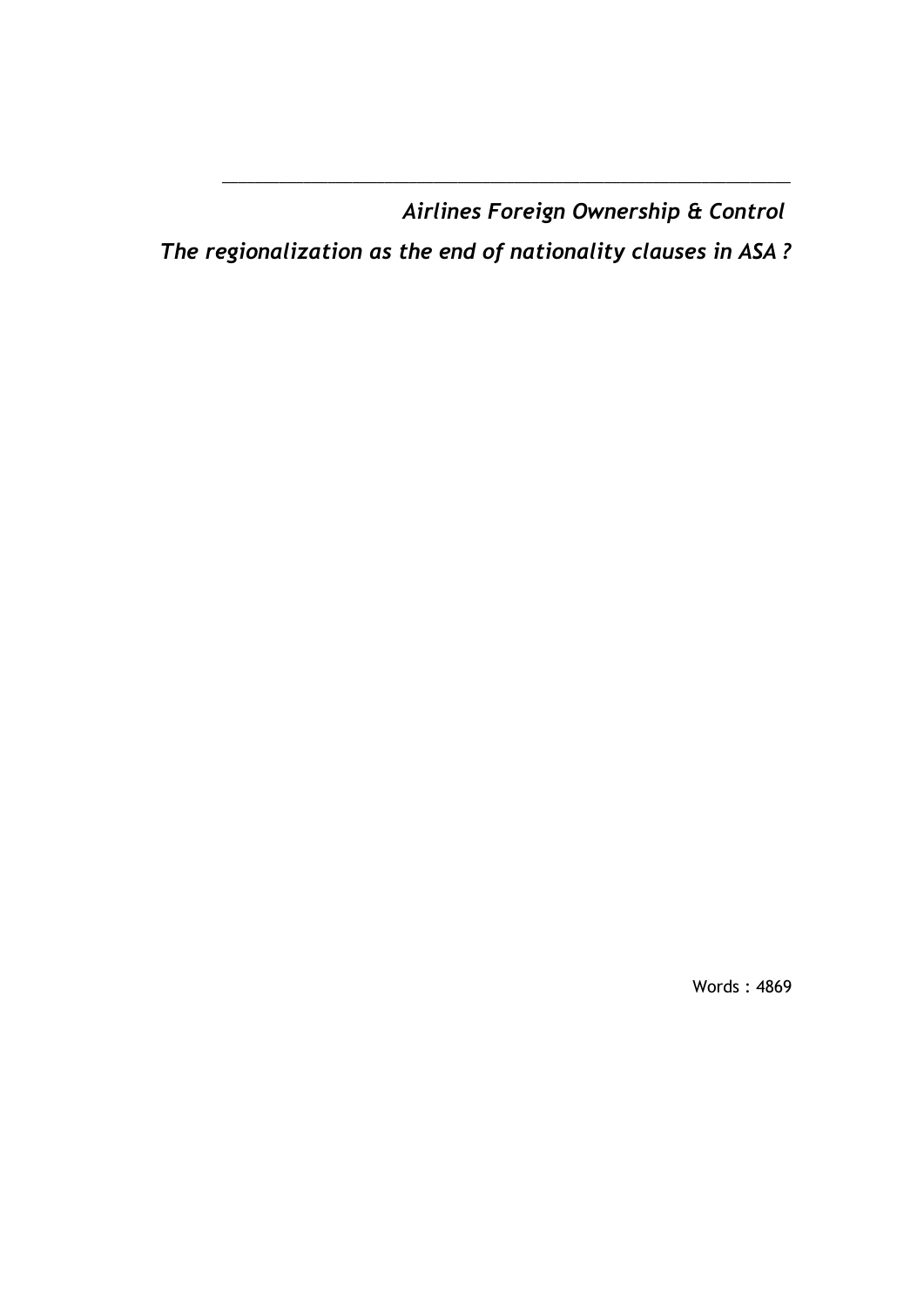#### **ABSTRACT**

Foreign ownership and control of airlines has always been a subject that opens up a debate on liberalisation, its challenges but also the political differences between states. Between risk to competition but also allowing for a dynamic market; safety and security at the centre of concerns but already key to international debates, etc...

No solution seems to be in sight to this problem, which has been in place since the Chicago Convention of 1944 and the Agreement on International Air Transport of the same year. But what if the solution was to be found in cooperation at a regional level that would allow global liberalisation to be envisaged in the long term? How could the European Union be the model for inter-regional cooperation as a step towards liberalisation that does not run the risk of "everything at once", while at the same time allowing for the feeding of an ever more varied market that is open to renewal.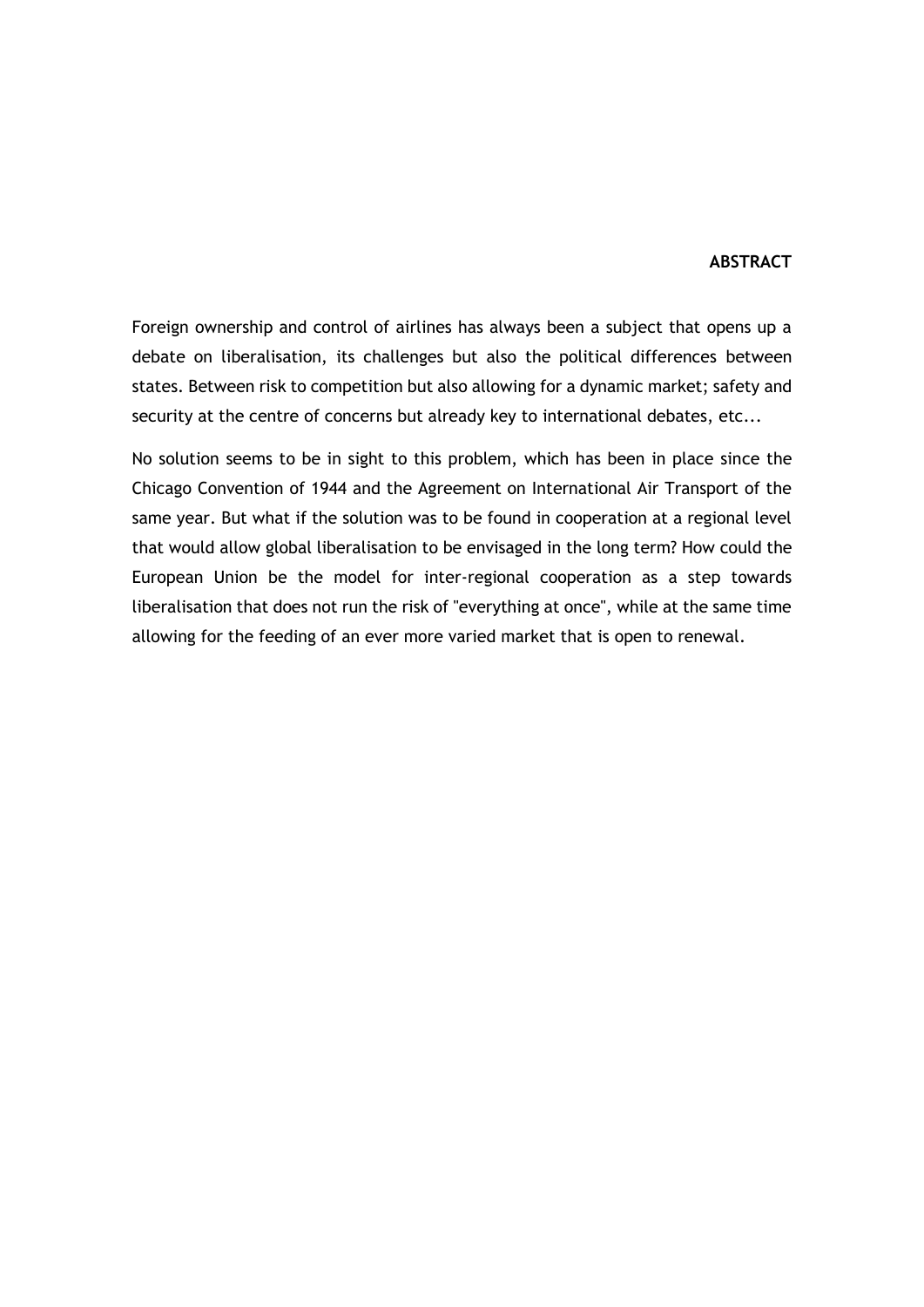# **SUMMARY**

| I. |                                                                                |  |  |
|----|--------------------------------------------------------------------------------|--|--|
|    |                                                                                |  |  |
|    |                                                                                |  |  |
| A) |                                                                                |  |  |
| B) | Security and Safety : a real challenge in a very high expectation industry ? 9 |  |  |
| C) |                                                                                |  |  |
|    |                                                                                |  |  |
| A) |                                                                                |  |  |
| B) |                                                                                |  |  |
| C) |                                                                                |  |  |
| D) |                                                                                |  |  |
|    |                                                                                |  |  |
|    |                                                                                |  |  |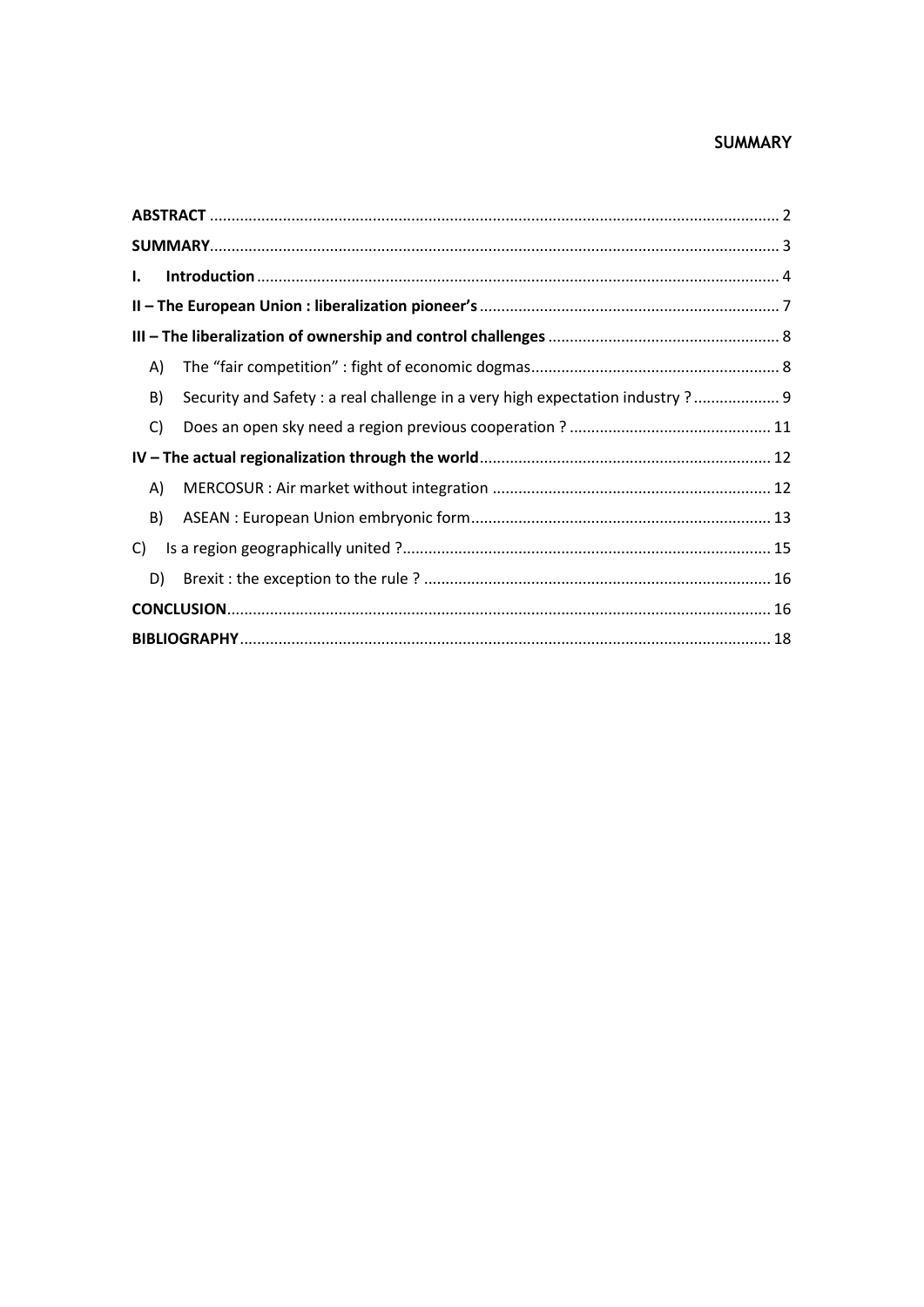The aviation industry, and more specifically air transport has always been a mirror to society. Through these connections between territories it allows to see the insights of development, and what path has been chosen to what place. This is the recipe of the special nature of "air law". No considerations can be separated from one another : economics questions, legal challenges, security & safety and also technological advances. Air law is not on is own because it has to embrace every aspect that build the air industry as a whole. And this a dogma that need to be memorized for the rest of this article.

Also, to understand the goal of the question asked in this article, we need to remind the lecturer that air transport has been submitted to a massive unequal liberalization. The more the industry grows, the more states entities were asked to either to stay on a bench, or to stay close of air carriers. These different choices were based on cultural, economical and political data. The perfect example to illustrate this observation is the complicated question of airlines foreign ownership and control, and more precisely the nationality clauses included within air services agreement (= ASA).

## **I. Introduction**

The Chicago Convention in 1944 never directly raised the question of foreign ownership and control. However, on the same year was release the "International Air Transport Agreement", which was signed in Chicago as well on the same day of the previous-said convention : December the  $7<sup>th</sup>$  of 1944. Indeed, this agreement included these two terms : "substantial ownership" and "effective control"<sup>1</sup> concerning air carriers. But in what end ?

The text disposed that "*Each contracting State reserves the right to withhold or revoke a certificate or permit to an air transport enterprise of another State in any case where it is not satisfied that substantial ownership and effective control are vested in nationals of a contracting State, or in case of failure of such air transport enterprise to comply with the laws of the State over which it operates, or to perform*  its obligations under this Agreement<sup>12</sup>. As it appears, this article established a legal mechanism allowing each State to protect itself by withdrawing the air rights given to an air carrier, at the very moment where the air carrier does not comply with partials

<sup>1</sup> Article 1 – Section 6, « *International Air Transport Agreement* », December 7th 1944 2 *Id. 1*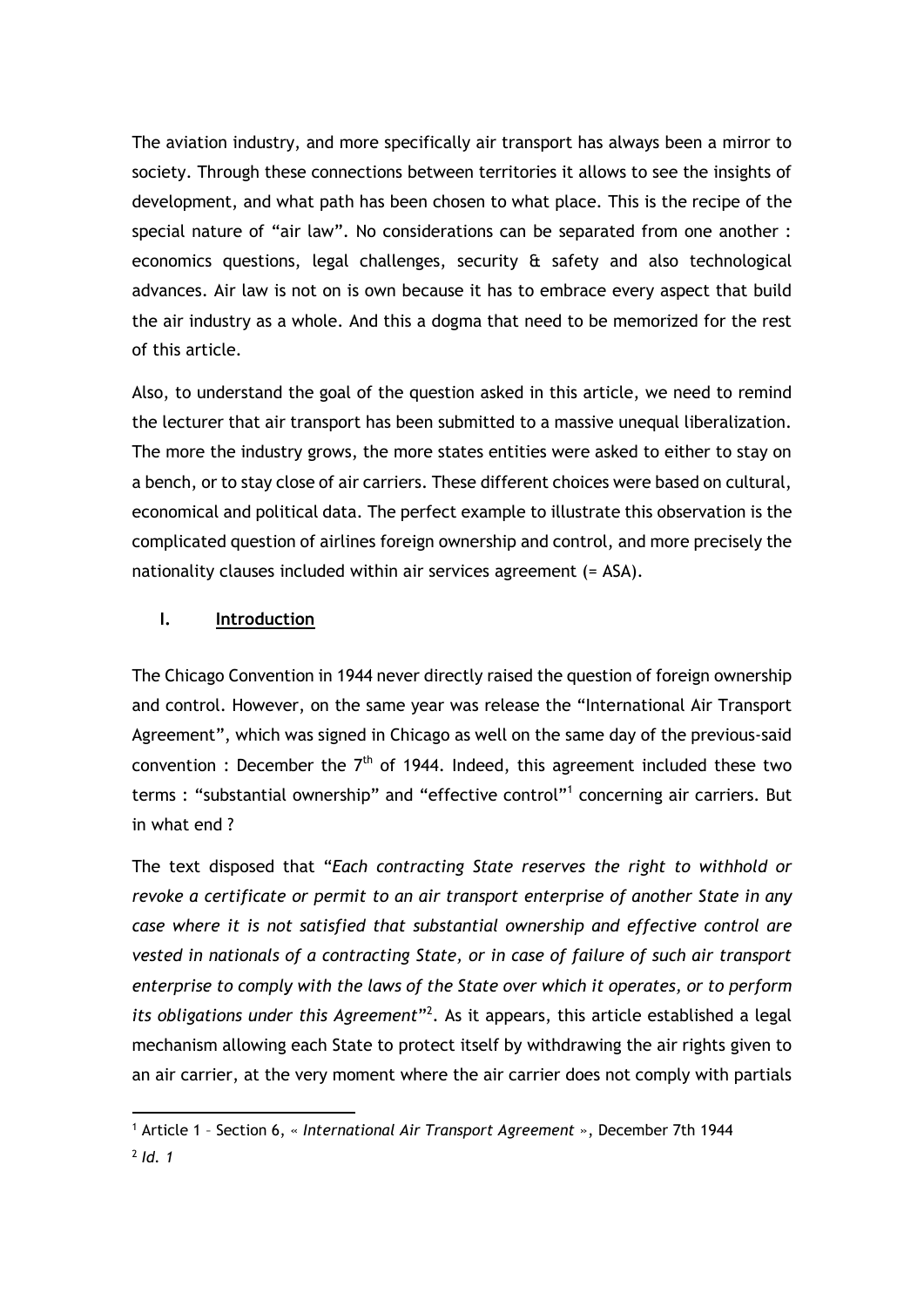conditions this State established anymore. This legal mechanism materializes through a "nationality clause" inside nearly every air services agreement. This clause has shaped a bilateral international aviation, where every can have is own interpretation of what "substantial ownership" or "effective control" means.

We propose to divide the states' interpretation of "substantial ownership" and "effective control" into three categories : conservatives, traditionals and liberals.

The "conservatives" tend to interpret these terms on an extreme manner : the substantial ownership is a total state-owned capital, or a 100% owned capital by nationals (by "capital" we considered the financial airlines capital) and the effective control included a state-controlled administration, or the entire administration council is made up with nationals. In these conservatives states we can cite China<sup>3</sup> or Saudi Arabia<sup>4</sup>. The United-States is also one of these conservative state, with an interpretation saying that "substantial ownership" means 75% of the air carrier's capital (meaning that foreign investments are limited at 25%), and "effective control" means that no foreigners can possess a right to vote in the administration council<sup>5</sup>. Therefore, any foreign investment (in domestic or international market) is restrained to financial value, but no company policy can be influenced.

In this condition, we can draw near the concept of "protectionism"<sup>6</sup> and this interpretation. So far, the United States is the biggest air transport market. The three airlines that transported most passengers (before Covid-crisis) were all American<sup>7</sup>. As we can see these states are usually well developed and wish to maintain the idea of a national air transport company flying, and showing, through the world the wonders it

 $3$  The Foreign Investment Law, January the  $1<sup>st</sup>$  of 2000 and the China Civil Aviation Law issued by the Standing Committee of the National People's Congress, March the 1<sup>st</sup> of 1996

<sup>4</sup> The Kingdom of Saudi Arabia, Civil Aviation Law, 2010 : *https://www.icao.int/sustainability/Documents/Compendium\_FairCompetition/Africa/Saudi arabiaCivil\_Aviation\_Law\_English.pdf*

<sup>&</sup>lt;sup>5</sup> Air Services Agreement between the government of Canada and the government of the United States of America, 2017, *https://www.treaty-accord.gc.ca/text-texte.aspx?id=105086*

<sup>6</sup> "*Protectionism*" : policy of protecting domestic industries against foreign competition by means of tariffs, subsidies, import quotas, or other restrictions and handicaps placed on the imports of foreign competitors, definition by "*Britannica*"

<sup>7</sup> American Airlines, Delta Airlines & United Airlines, International Association of Air Transport Report 2018, official website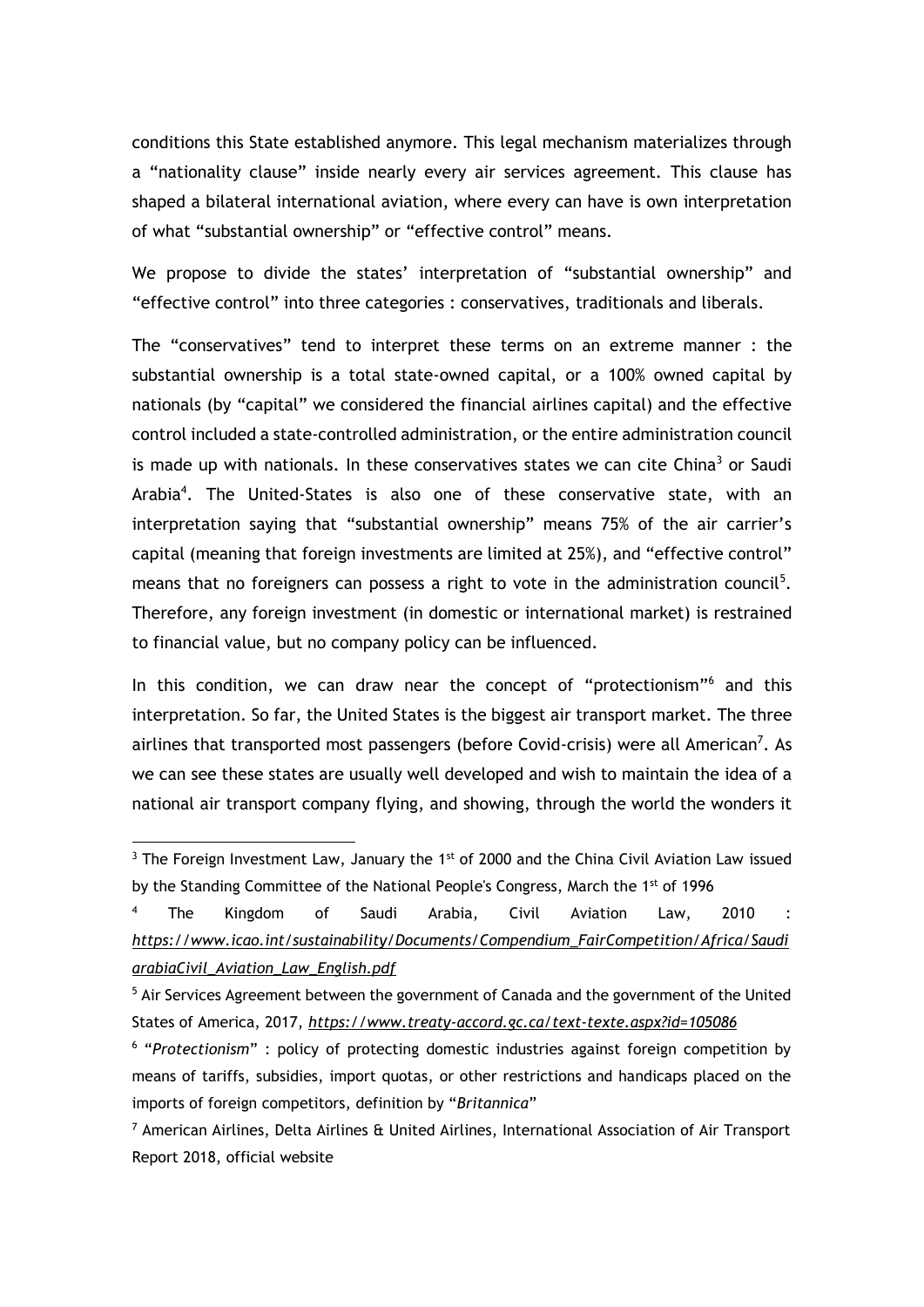can achieved. We need to remind us that the "International Air Transport Agreement" has been written and signed inside one of the most complicated time of history : World War II. Back then, the national carrier was a sign of power and prosperity.

The "traditional" interpretation of the substantial ownership and effective control is a literal application of the terms. It makes then, no difference between an airline company and a classic private/public company, in contrast to the conservatives who keep this particular symbolic to an airline regarding its activities. In these countries, we can find Canada<sup>8</sup>, Malaysia<sup>9</sup>, Russia<sup>10</sup>, India<sup>11</sup> or every member states of the European Union<sup>12</sup>. To these countries, a substantial ownership limit foreign investment to 49% of the financial capital ; and "effective control" limit the number of votes in the administration council (regarding the number of voting-person in each council).

Finally, the "liberals" can be represented by Chile. Indeed, the country entirely "opened" its regulation about foreign investments and property of airlines<sup>13</sup>. It means that to operate on chile's territory, the airlines doesn't have to be owned by a Chilean individuals or entities ; the operator can be exclusively owned by foreign capital that it will not avoid it to pursue commercials activities.

In the challenge that the liberalization of ownership and control regulations, the European Union appears as a viable and durable solution ; therefore the goal of this article is to search if regions and the regionalisation of ownership and control regulation can be the answer to the actual bilateral international air transport activities ?

<sup>8</sup> *Id. 4*

<sup>&</sup>lt;sup>9</sup> Malaysian Civil Aviation Act 1969 (the CAA 1969), and The Malaysian Aviation Commission Act, 2015,

<sup>&</sup>lt;sup>10</sup> The Air Code of the Russian Federation, 1997, Chapter 14 "The Acquisition of the Right to Ownership"

<sup>&</sup>lt;sup>11</sup> The Air Corporations Act, 1953

<sup>12</sup> Non-exhaustive List

 $13$  Decreto de la Ley de Aviación Comercial (DL) Decree No. 2564 of 1979 (Commercial Aviation Act)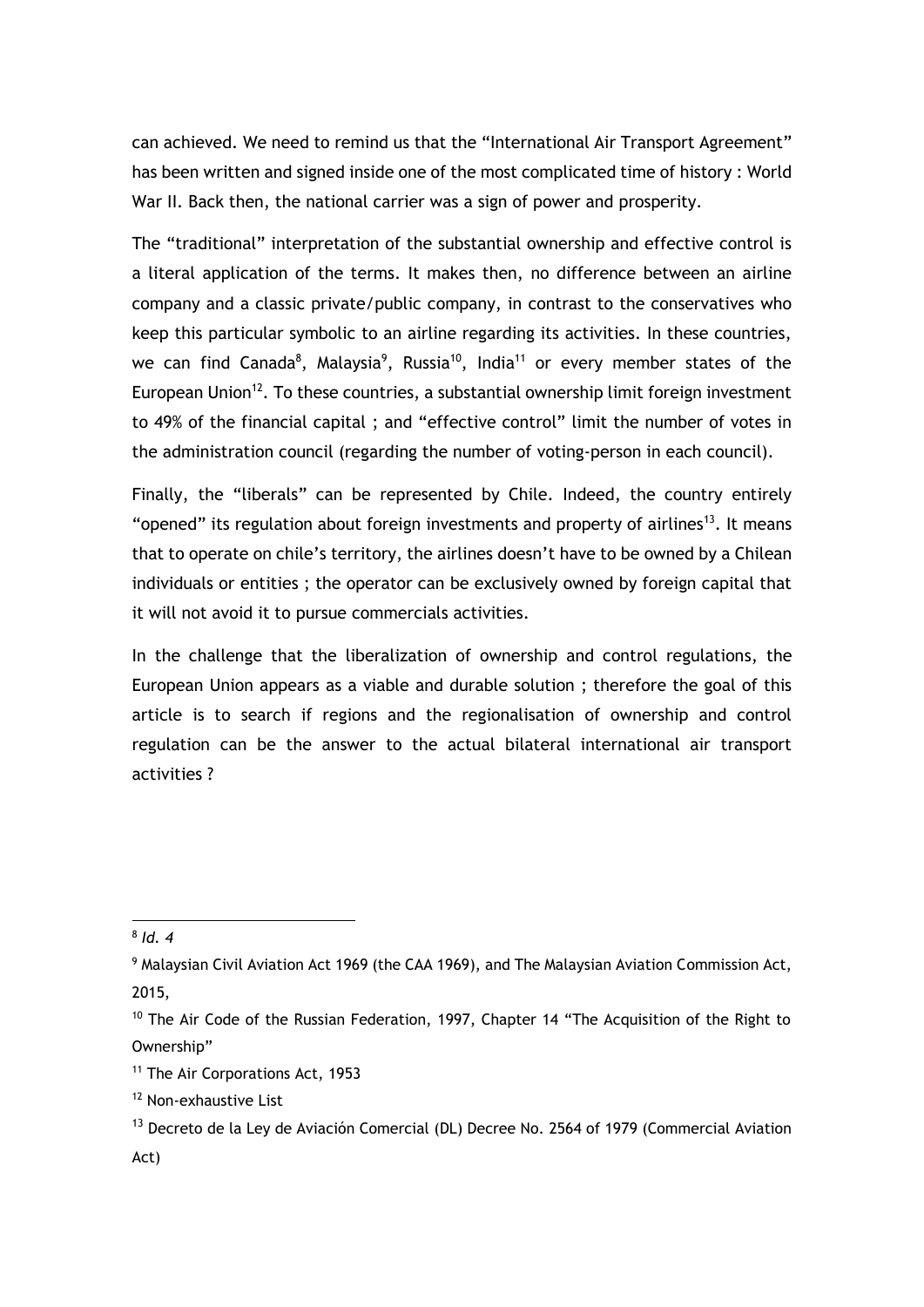# **II – The European Union : liberalization pioneer's**

"*The Commission submits that the clause of ownership and control of airlines is*  contrary to Article 52 of the Treaty"<sup>14</sup>. In November the 5<sup>th</sup> of 2002, the European Union Court of Justice bring a first stone to the building of ownership's rules liberalization trough regions.

To be exact, the first sign of the regionalization of ownership rules actually appeared in Africa. In 2000, trough the "Yamoussoukro Declaration", some African states (= members of the African Civil Aviation Commission)<sup>15</sup> agreed to join their "skies" and activities to introduce a unique west-African sky ; it was a the time, a unique policy initiative. Unfortunately, the dream never came to reality ; leaving the European Union as a the first entity to build and applies a liberal foreign ownership and control rules.

In 2002, the European Commission is going to ask for an exclusive competence when it comes to sign bilateral air services agreement, to create a "community clause" and to end a "different speed Europe"<sup>16</sup>. As a result, when a member state of the European Union wished to pass an air service agreement with a third-part country, the agreement need to be send to the European Commission to validate (or not) for every other member state. The third country will therefore not pass an agreement with a single country but with the European Union as one. In every ASA, you'll find the mentioned that to posses a mandatory air transport certificate, the air carrier must me substantial owned, and effectively controlled by a member state, or a national from member state<sup>17</sup>. The first step was to create a solid unit, a bloc.

Then, and this is where the real liberalization happened, is that between each member state those rules entirely disappear. For example, Germany has the possibility to invest a 100% of the capital, and to posses every seat at the administration of a Spanish airline.

 $14$  CJUE, November 5th 2002, Commission of the European Communities v. Kingdom of Belgium <sup>15</sup> http://afcac.org/en/

<sup>16</sup> CJCE, AETR, 1971, or CJCE Avis 2/92, OCDE, or CJE Avis 1/94, OMC

<sup>&</sup>lt;sup>17</sup> Regulation (EC)  $n^{\circ}$  1008/2008, Article 4 :

https://eur-lex.europa.eu/LexUriServ/LexUriServ.do?uri=OJ:L:2008:293:0003:0020:FR:PDF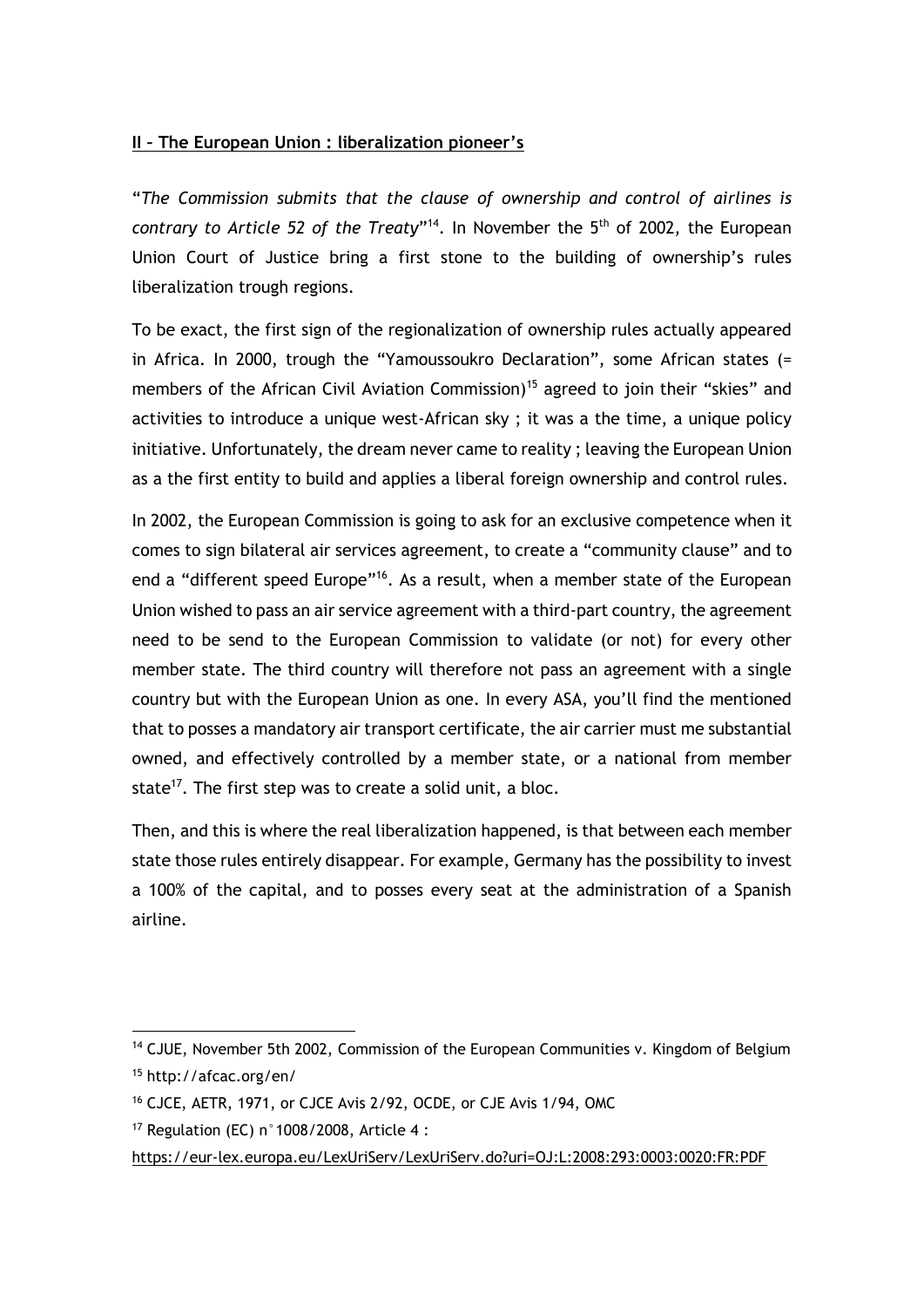European Union aviation transport is, because of this, considered by most as a liberalization playground and laboratory.

### **III – The liberalization of ownership and control challenges**

If the liberalization of the foreign ownership and control was an evidence and a simple choice, all aviation states authorities would have recommended it already. However, as the liberalization of any industry, it raises multiples questions<sup>18</sup>.

# A) The "fair competition" : fight of economic dogmas

The first problematic this liberalization would raise is the competition field. The International Civil Aviation Organization is making a huge amount of work by trying to build a fair competition field between every state<sup>19</sup>. The Chicago Convention of 1944 never mentioned a competition, even if it talks about an economically safe environment<sup>20</sup>.

The challenge is to create a cooperation where "competition" and more precisely "fair competition" means the same thing. For example, a report from the American triad (United Airlines, Delta and U.S Airways) the amount of support received by the gulf triad (Emirates, Qatar Airways and Ethiad Airways) is clearly define as "unfair competition" by occidental carriers<sup>21</sup>. However, we clearly understand that these

 $18$  ADLER N. & GELLMAN A.,  $\cdot$  Strategies for managing risk in a changing aviation environment », *Journal of Air Transport Management,* published in 2012.

*<sup>19</sup> International Civil Aviation Organisation*, « World Conference of Air Transport", Montreal, March 18<sup>th</sup> - 22<sup>nd</sup> 2013, Work notes

<sup>20</sup> The Chicago Convention, 1944, Preamble : "*the undersigned government having agreed on certain principles and arrangement in order that international civil aviation may be developed in a safe and orderly manner and that international air services may be established on the basis of equality of opportunity and operated soundly and economically*"

<sup>&</sup>lt;sup>21</sup> American Airline, Delta Airline & United Airline, « Restoring open skies : the need to address subsidized competition from state-owned airlines in Qatar and the UAE », published January the 28th 2015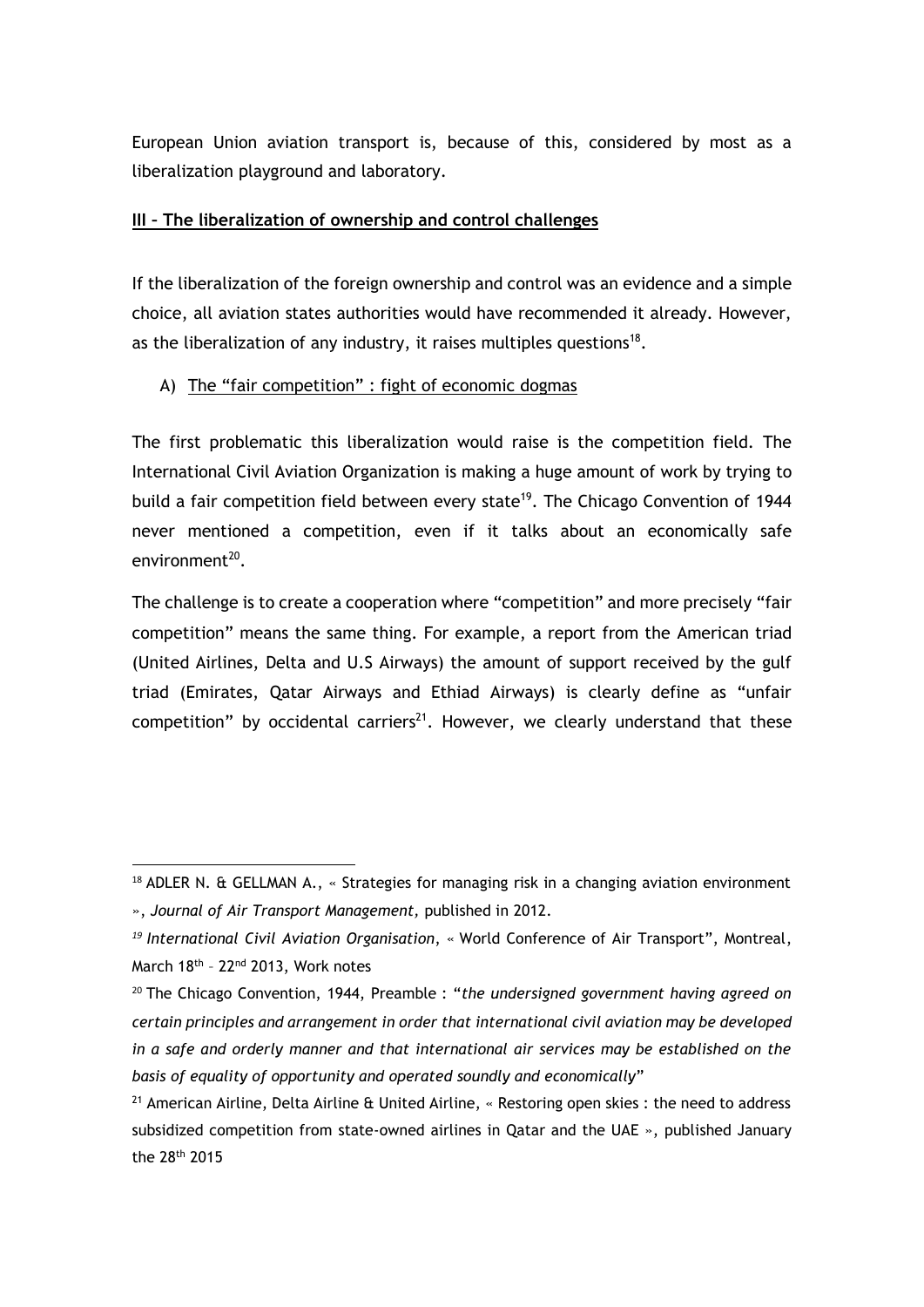carriers do not see it that way ; for a company state-owned, where is the unfair competition in being support by public fund  $?^{22}$ 

But when we take the occidental perspective, it is like playing monopoly when one of the players is the bank. From that point of view, the competition is not an indiscriminatory "playing field". And this is one of the most impressive accomplishment form the European Union. It created a space where the aviation transport could blossom with the same amount of help ; and of course it didn't help company trough financial disaster by not allowing a distortion of the field (example : Alitalia and Qatar's offer to invest in them, but the part of capital bought would have been superior to the 49% allowed, and State were not allowed considering the past of the carrier), but it permitted the birth of a strong and dynamic market $^{23}$ .

To give us an idea of challenges that can be faced with a global liberalization foreign ownership and control rules, with can make a bridge to maritime industry and laws. Maritime industry is challenged by flag of convenience. It is a common practiced were maritime companies register their ship in a country with less regarding on regulations and constraint<sup>24</sup> (ex : Bahamas, Malta, Panama, etc...). Those flags of convenience allow to much the acquisition of illegal staffs, or under-payed. It's estimated today, that 60% of international maritime commerce is navigate under this kind of flag<sup>25</sup>.

It is not misplaced to believe, an uncontrolled and global liberalization of ownership and control rules would, as it does in the sea industry, implant this practice in air transport. No need to say that insurances' risk, as well as safety and security risks are not to neglect.

### B) Security and Safety : a real challenge in a very high expectation industry ?

Trough the global airlines industry, the level of safety and security is one the keystone of every actors involve. The liberalization of ownership and control strike this question

<sup>22</sup> DOUGLAS Ian, « Do the Gulf airlines distort the level playing field ? », *Journal of Air Transport Management*, Volume 74, January 2019, page 72-79.

<sup>23</sup> VARLET Jean « La déréglementation du transport aérien et ses conséquences sur les réseaux et sur les aéroports », *Annales de Géographie*, t. 106, n°593-594, 1997. pp. 205-217

<sup>&</sup>lt;sup>24</sup> I.MENDELSOHN Allan, « Flags of convenience : Maritime and Aviation", Journal of Air Law, published in 2014, p.79

<sup>25</sup> Id. 24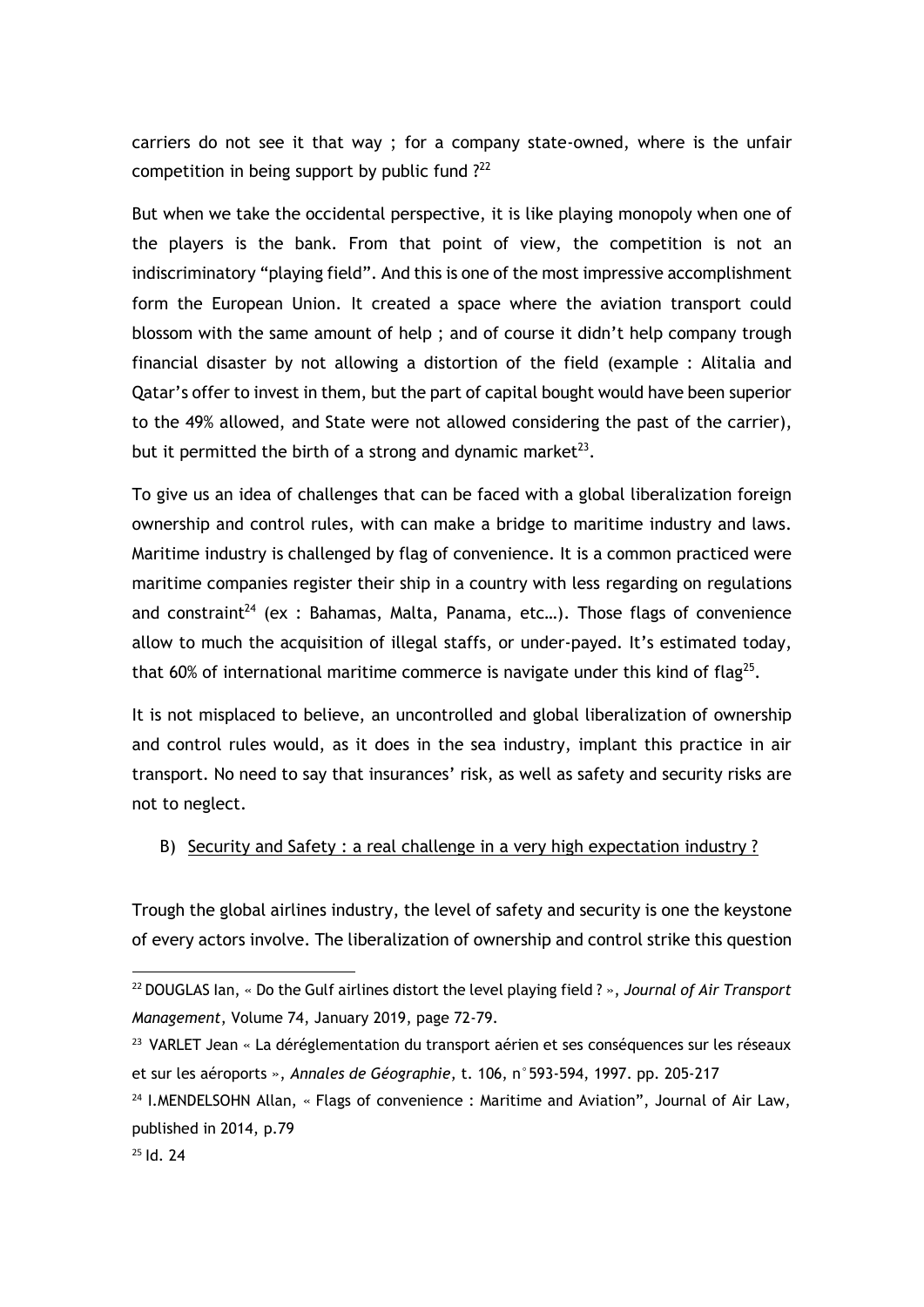of security and safety, as ICAO notified in a resolution : "*air carrier designation and authorization for market access should be liberalized at each State's pace and discretion progressively, flexibility and with effective regulatory control in particular regarding safety and security*" 26 .

The principal fear of pilots' associations, governments authorities and airlines is the creation of these flag of convenience. Pilots and technicians' experts are afraid of the constitution of a "forum shopping" which could consist on the realisation of a patchwork of different regulations and standards to form an advantageous synthesis for the air carrier.

Another issue rising is the exchange of personal data. Indeed, by playing with airline nationality, passenger data are not submitted to the same level of protection. For example, the Europe Union realize a continuous work of the protection of passenger data with the General Data Protection Regulation<sup>27</sup> (GDPR), but Asian airlines does not ask for the same shielding<sup>28</sup>. For a concrete illustration, an airline cannot transfer passenger personal data unless it is a proportional and necessary means like an investigation, or a governmental inspection. Otherwise, airlines have to erase those data after the reclamation prescription is passed (allowing the passenger to ask for the application of their rights, for the European Regulation  $n^{\circ}$ 261/2004 it is 5 years<sup>29</sup>).

European Union is still working on a safety and security cooperation with the EASA (= European Aviation Safety Agency) especially ; they are trying to create a real technical open sky with one and only surveillance system<sup>30</sup>. It will be a gain in term of collaboration between actors (states, airlines, constructors, etc..) and also in term of environment (less fuel consumption). But to get there, European union had to build on

<sup>&</sup>lt;sup>26</sup> Resolution adopted by the Assembly, ICAO, 36<sup>th</sup> Session, Montreal, 18<sup>th</sup>-28<sup>th</sup> September 2007  $27$  Regulation (EU) n°2016/679, Regulation on the protection of natural persons with the regard

to the processing of personal data and on the free movement of such data

<sup>28</sup> MIRONENKO ENERSTVEDT Olga, "Aviation Security, Privacy, Data Protection and Other Human Rights : Technologies and Legal Principles", published in 2017

 $29$  Court of Cassation, October the 10<sup>th</sup> of 2019, legal precedent 18-20.490

<sup>&</sup>lt;sup>30</sup> "EASA launches programme to monitor the implementation of its COVID-19 operational protocol", EASA official website : https://www.easa.europa.eu/newsroom-andevents/news/easa-launches-programme-monitor-implementation-its-covid-19-operational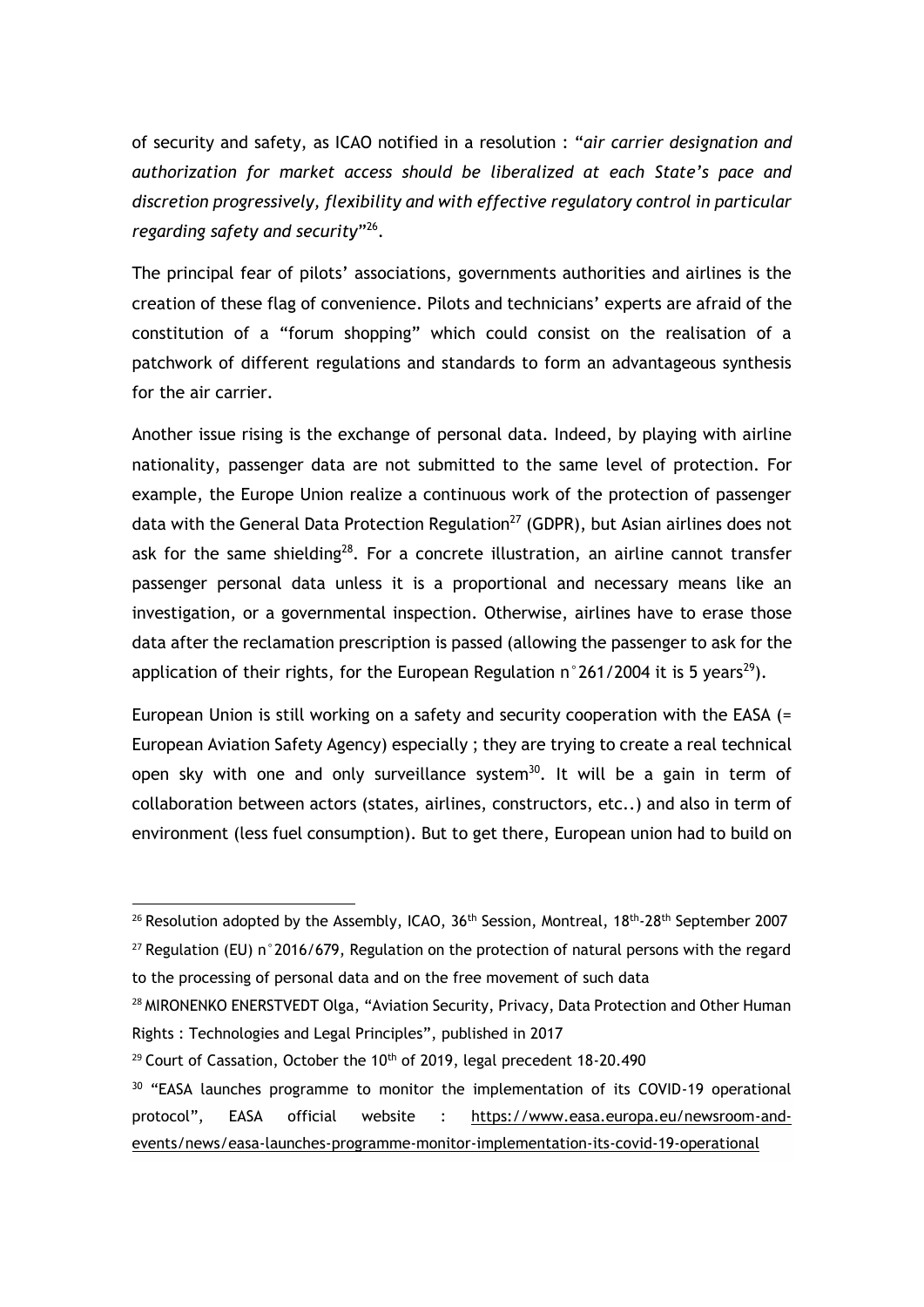their previous cooperation and amount of work done. So, is regional aviation community only possible on a previous cooperation ?

## C) Does an open sky need a region previous cooperation ?

An European aviation has been possible on this level of integration and cooperation after a series of "package" which were setting up a common policy and diverse subjects. The Regulation (EU) n°2408/92 established : "it is important to establish an air transport policy for the internal market"<sup>31</sup>.

Air transport is always, for governments and international organization, a part of development policy. An airport, and airlines connection to the rest of the world allow a territory to grow on economic matter but also on social side. To prove this fact, anyone can check the number of jobs related to the industry on an airport zones ; concerning Paris Airport group (Paris Charles de Gaulle, Paris Orly and Bourget airports) a studied published by the group declare that airport activities induce more than  $500\ 000\ jobs<sup>32</sup>$ .

Henceforth, a group of states must build common goals and policies concerning development, but also about economic and legal matters (see previously explained). It appears, with hindsight that an open sky between a group of governments is hard to reach without other connexions. So, if we assume that European Union path is the only way to get to global liberalization of ownership and control rules, an inter-regions cooperation on international stage can be a new scale for the ownership regulations problematics.

That is why, we have to look into different regions trough the world that already start working together at economic level.

<sup>&</sup>lt;sup>31</sup> Preamble of Regulation (EU) n°2048/92 on access for community air carrier to intracommunity air routes ; https://eur-lex.europa.eu/legalcontent/EN/TXT/PDF/?uri=CELEX:31992R2408&from=EN

<sup>&</sup>lt;sup>32</sup> Official Website of Airport of Paris Group ; https://entrevoisins.groupeadp.fr/questions/combien-demplois-cree-le-groupe-adp-et-sesaeroports/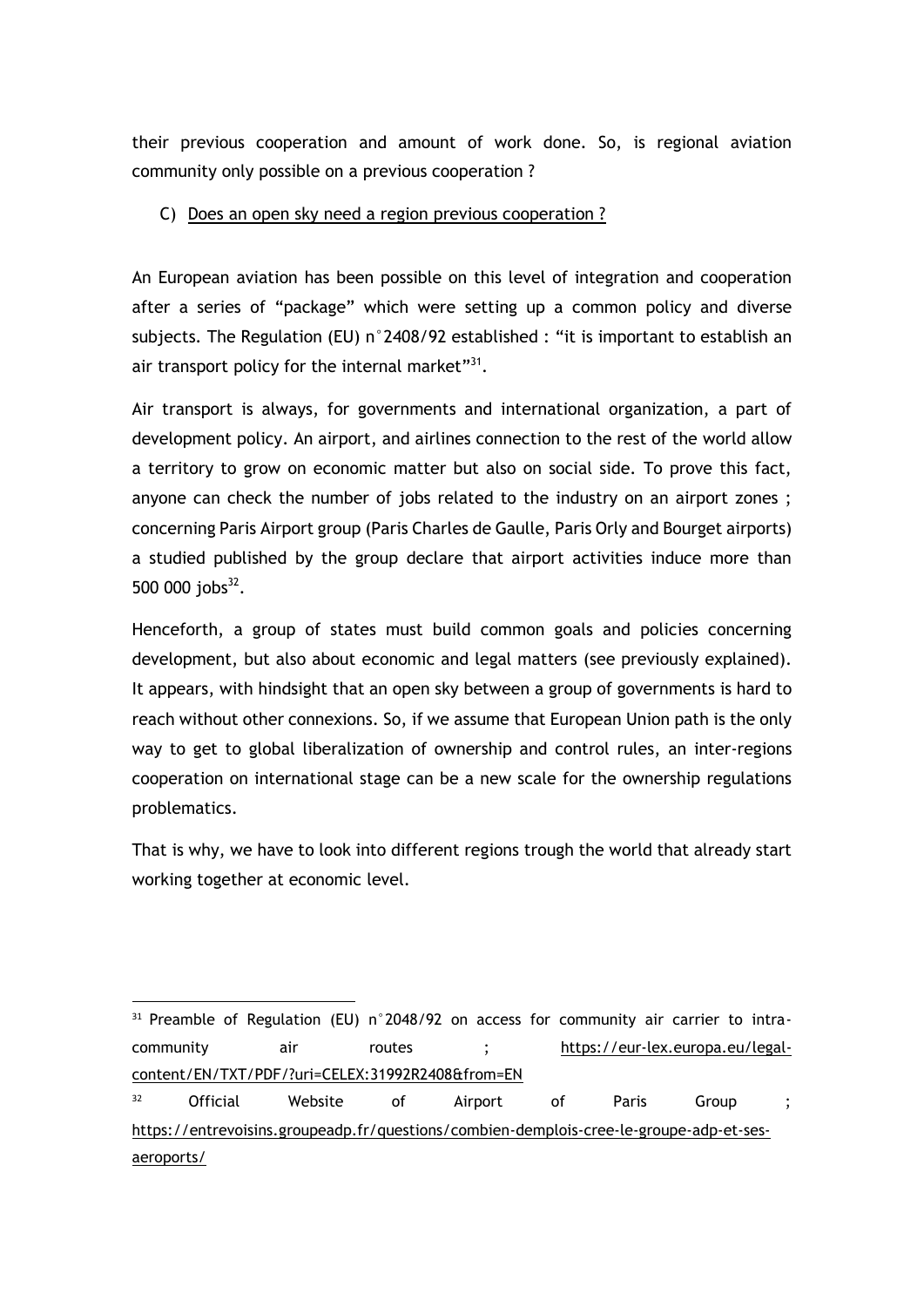# **IV – The actual regionalization through the world**

### A) MERCOSUR : Air market without integration

MERCOSUR is an economic community that includes Argentina, Brazil, Paraguay and Uruguay. Venezuela has been suspended since 2016, and Bolivia has been in the process of joining since 2012. The common market was established by the Treaty of Asuncion on 26 March 1991<sup>33</sup> with free movement of goods, services and productive factor, and also free movement of citizens. It is not a region as one might hear with the EU, but an economic agreement. It is about majority states with liberal politics and could be an excellent laboratory for air regionalism. Among the member countries of this union is Chile, for example, which, as mentioned above, is a symbol of air liberalism<sup>34</sup>. There is no nationality clause, only the application of a criterion of principal place of business, which in reality is very little regulated<sup>35</sup>. In December 1996, the Fortaleza agreement was signed by the four Mercosur member countries, to which we can add Bolivia and Chile ; then in 2000, Peru joined the agreement.

This plurilateral agreement aimed to develop the air market within South America by going further than the bilateral agreements: since in the bilateral agreements only 10 departure and arrival points were designated for such an area (four times the size of the  $EU^{36}$ . However, the agreement only opens the first four freedoms of the air (leaving the 5th and 6th under the agreement of the party state). Like the EU, transport was immediately included in the free trade agreements on an equal footing with services, capital and persons.

However, there is no definition of a common transport policy and no working group is presented in the context of air transport, and there is a clear lack of political will.

On the other hand, there is also a real desire to achieve an EU-Mercosur agreement, since the economic situation of the Mercosur countries seems to be in line with that of

<sup>33</sup> http://www.sice.oas.org/trade/mrcsr/mrcsrtoc.asp

<sup>34</sup> Clark Inkson & Lynn Minnaert, « *Liberallisation in International Civil Aviation*", published on 2012

<sup>35</sup> Caoilinn Doran « *The Establishment of Airlines in Light of the Recent Flower Transport Case*", published on 2016

<sup>&</sup>lt;sup>36</sup> Fernández R., Portes J., « Returns to Regionalism. An Analysis of Non-Traditional Gains from Regional Trade Agreements », *World Bank Economic Review*, 2012 vol. 12, n° 2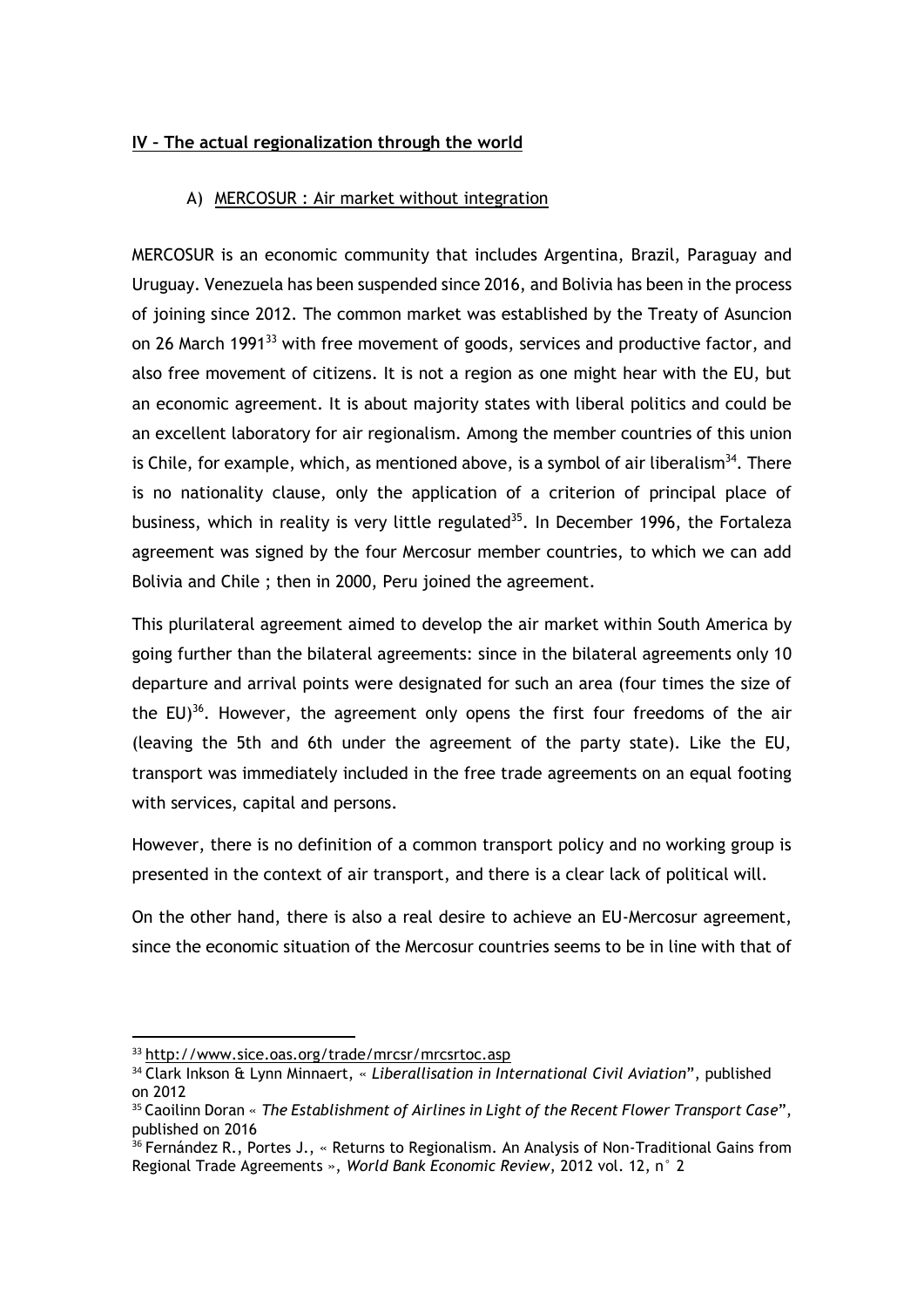the EU, with similar growth and trade indices, and they are also important trading partners: the EU accounts for 20% of sales of services, exports and imports $37$ .

### B) ASEAN : European Union embryonic form

In Southeast Asia, ASEAN aims to liberalise its internal market. They have entered into an Open Skie agreement on passenger and freight transport<sup>38</sup>. The agreement would aim to remove restrictions on the first five freedoms of the air. But also, the emerging idea of a EU-style community ownership. ASEAN is the Association of East Asian Nations, established in 1967 and comprising the following ten countries: Brunei, Cambodia, Indonesia, Laos, Malaysia, Myanmar, Philippines, Singapore, Thailand, and Vietnam<sup>39</sup>. It is an extremely dynamic area the fact that international trade is highly concentrated in this area: the Strait of Malacca and the South China Sea account for more than one third of world maritime trade<sup>40</sup>. It is also a region that has experienced, and is still experiencing an economic explosion; one only has to look at the major cities of these countries to understand that they have nothing to envy to the Western megacities (e.g. Kuala Lumpur, Bangkok, Singapore, etc.). ASEAN has returned to the centre of attention in civil aviation, notably in the EU when ASEAN came back to the forefront of civil aviation, especially in the EU, when the negotiation of an Open Skies Agreement between the EU and ASEAN started<sup>41</sup>.

The core of my topic is here, the idea of removing nationality clauses within regional agreements/frameworks that would allow them for a simpler and more liberalised negotiation. An agreement under the competence of two simple bodies: one of the EU (in principle the Commission) and one of ASEAN could allow the conclusion of a multilateral agreement between as many as thirty-seven states on the creation of a Single Sky that would span two extremely important parts of the globe, and redefining the geopolitics of air transport.

In 1998, in Makati in the Philippines, an ASEAN agreement was signed, in which that states should coordinate their policies to progressively reduce the limits on intra-

<sup>37</sup> Id 36.

<sup>&</sup>lt;sup>38</sup> TAN A.K.J, « The proposed E.U.-ASEAN comprehensive air transport agreement: What might it contain and can it work? », *Transport Policy*, 2015

<sup>39</sup> Id. 38

<sup>40</sup> Susan Tee Suan Chin, « The issues on maritime security on international trade activities among sea countries", published 2019, p.57-63  $41$  Id. 38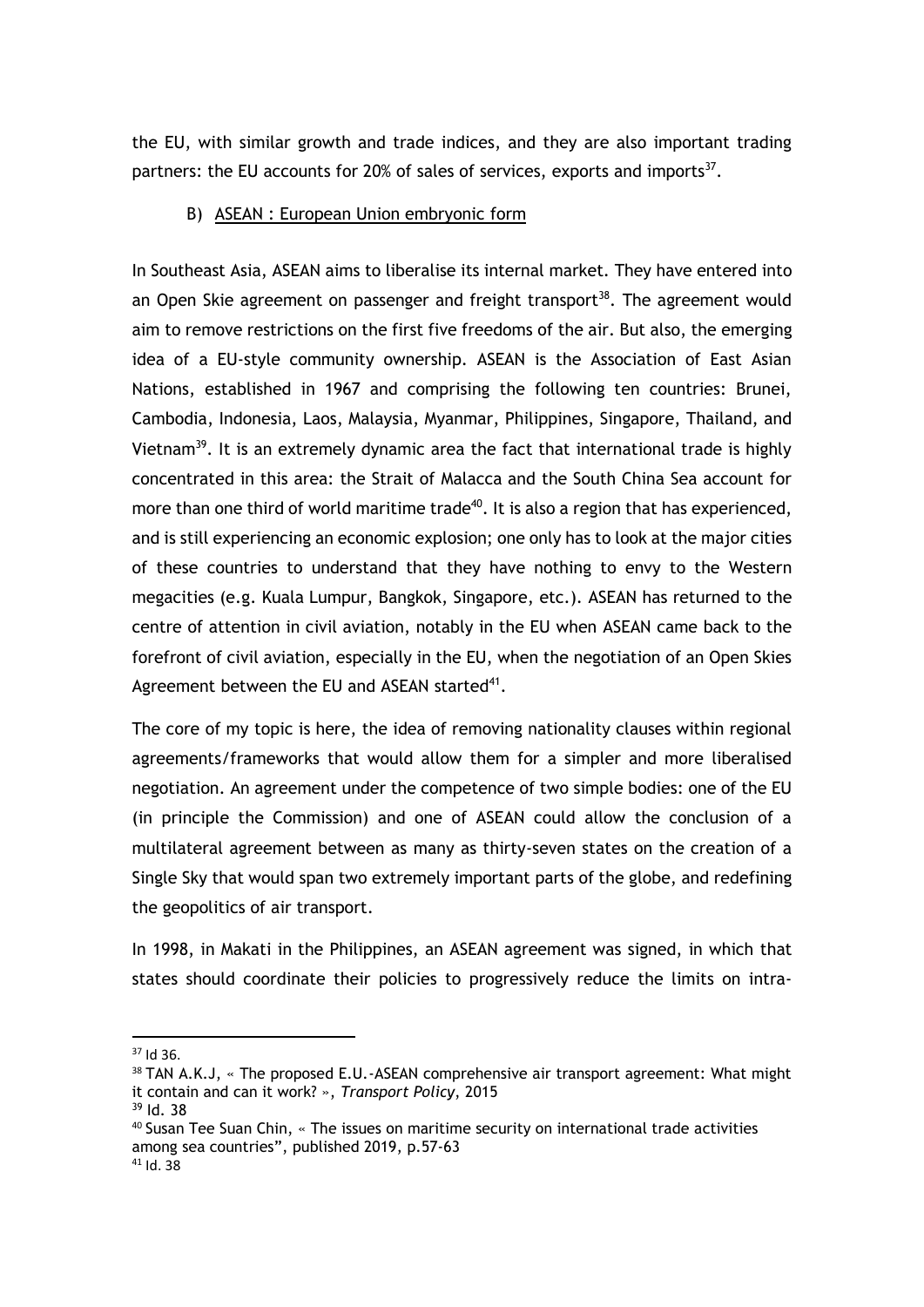ASEAN investment $42$ . Later, in 2003, they signed a multilateral air services agreement that is not open skies, as it does not liberalise air freedoms (the first five freedoms are the only ones to be granted to all states in the agreement), but grants the intraregional possibility not to carry out an ASA so that "ASEAN" carriers move freely from their home countries<sup>43</sup>. And we see a kind of "clause" also appears in Article 3 on the designation of permitted airlines, this does not mean that the nationality clause no longer appears in agreements between states, it has not been judged contrary to the ASEAN principle (for the time being) and therefore still applies<sup>44</sup>.

It is also clear that the notion of "principal place of business" that appears in the multilateral agreement could turn out to be an EU-style notion of principal "establishment"<sup>45</sup>.

ASEAN is akin to an embryonic form of the European Union and the prospect of an Open Skies agreement between the two regions would be a great laboratory for the whole idea of this research paper.

Like what is happening in the EU, we could see the creation of a real Eurasian low-cost market that would make it possible to (finally?) challenge the competition from the Gulf<sup>46</sup>. This would also allow for greater connection for passengers with an everincreasing offer, which would at the same time continue to develop the "hub and spoke" model.

The latter is the basis of the hub model, and this policy has been perpetuated within the EU despite the regional framework. This would also represent a real opportunity for Eurasian investment, which could represent a real opportunity for the EU to import capital. Indeed, the ASEAN market is not likely to shrink anytime soon (if we exclude the current crisis of course), and this could sometimes solidify the European market, as well as vice versa since the European market remains an open door for Asia due to

 $42$  BILOTKACH V.,  $\cdot$  Ouantifying the impact of low-cost carriers on international air passenger movements to and from major airports in Asia », *International Journal of Industrial Organization*, 2019

<sup>43</sup> Id. 38

 $44$  Id. 42

<sup>45</sup> Id. 35

<sup>46</sup> SARASWATI Batari, « Low-cost carriers versus full service carriers in ASEAN: The impact of liberalization policy on competition », *Journal of Air Transport Management*, 2014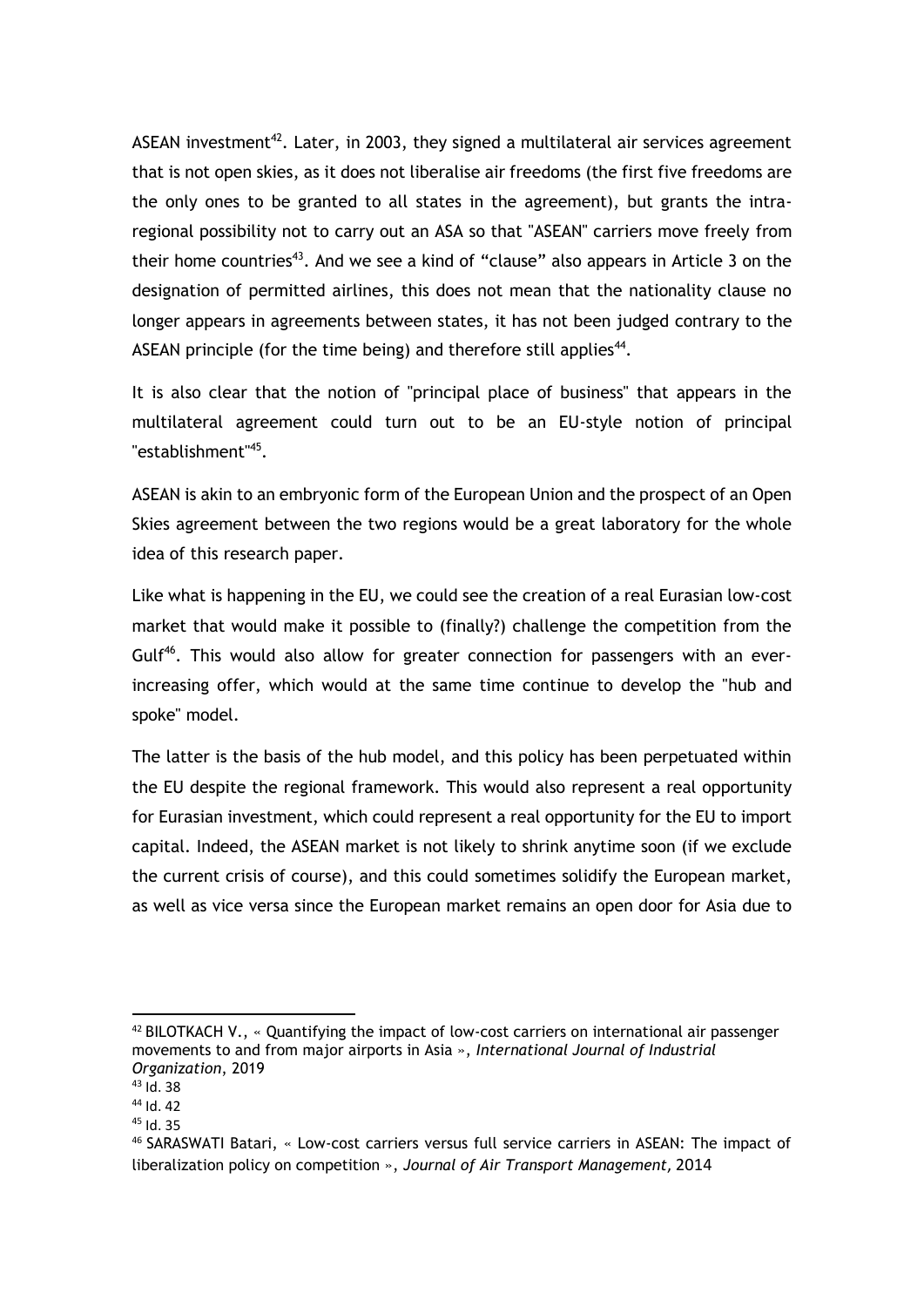its stability, its dynamism and also, the capacity of a European population to move more and more easily $47$ .

However, for the time being, the bilateral agreements, even if they are horizontal, remain in place, while publicly admitting the intention to achieve the first block-toblock air transport agreement in the near future<sup>48</sup>.

# C) Is a region geographically united ?

The second issue for the regions is whether the geographical criterion really matters. There is an open skies agreement that did not rely on neighbouring countries, but on countries sharing a common vision of air liberalism. In 2001 six members of the Asia-Pacific Cooperation signed an agreement called the "MALIAT"<sup>49</sup> which, while not fundamentally changing the established rules, reduced its notion by leaving in place the idea of citizen control as more important than substantial ownership. Although this has not affected national regulations, it shows that the effort is there and that there is a common will to advance the rules of this market. This agreement binds Brunei, New Zealand, Chile and Singapore<sup>50</sup>. The criterion for determining membership of the region is therefore not geographical<sup>51</sup>.

Within the agreement, one can see the intention to liberalise the first seven freedoms of the air, but also (like the EU) the will to abolish the criterion of designation of nationality by ownership and control to replace it by the "principal place of business". Nevertheless, it can be seen that the MALIAT is only very little highlighted and that, in reality, its use is very low. Objectively speaking, it is perhaps not the non-geographical aspect that has prevented the full development of such a project, but rather its extremely precursory nature (like the Yamoussoukro Declaration, for example, which found a tangible application in the European Union shortly afterwards). It would therefore be a shame not to pay attention to this kind of agreement, since the most

 $47$  ADLER N. & GELLMAN A., « Strategies for managing risk in a changing aviation environment », *Journal of Air Transport Management,* 2012

<sup>48</sup> DUTHEIL DE LA ROCHÈRE Jacqueline, « Aspects nouveaux du bilatéralisme aérien » *Annuaire français de droit international,* 1982

<sup>49</sup> Alan Khee-Jin Tan « Prospects for a single aviation market in southeast Asia", Annals of Air and Space Law, 2009

<sup>50</sup> Id. 49

<sup>&</sup>lt;sup>51</sup> Aaron Gellman, « Strategies for managing risk in a changing aviation environment", Journal of Air Transport Management, 2012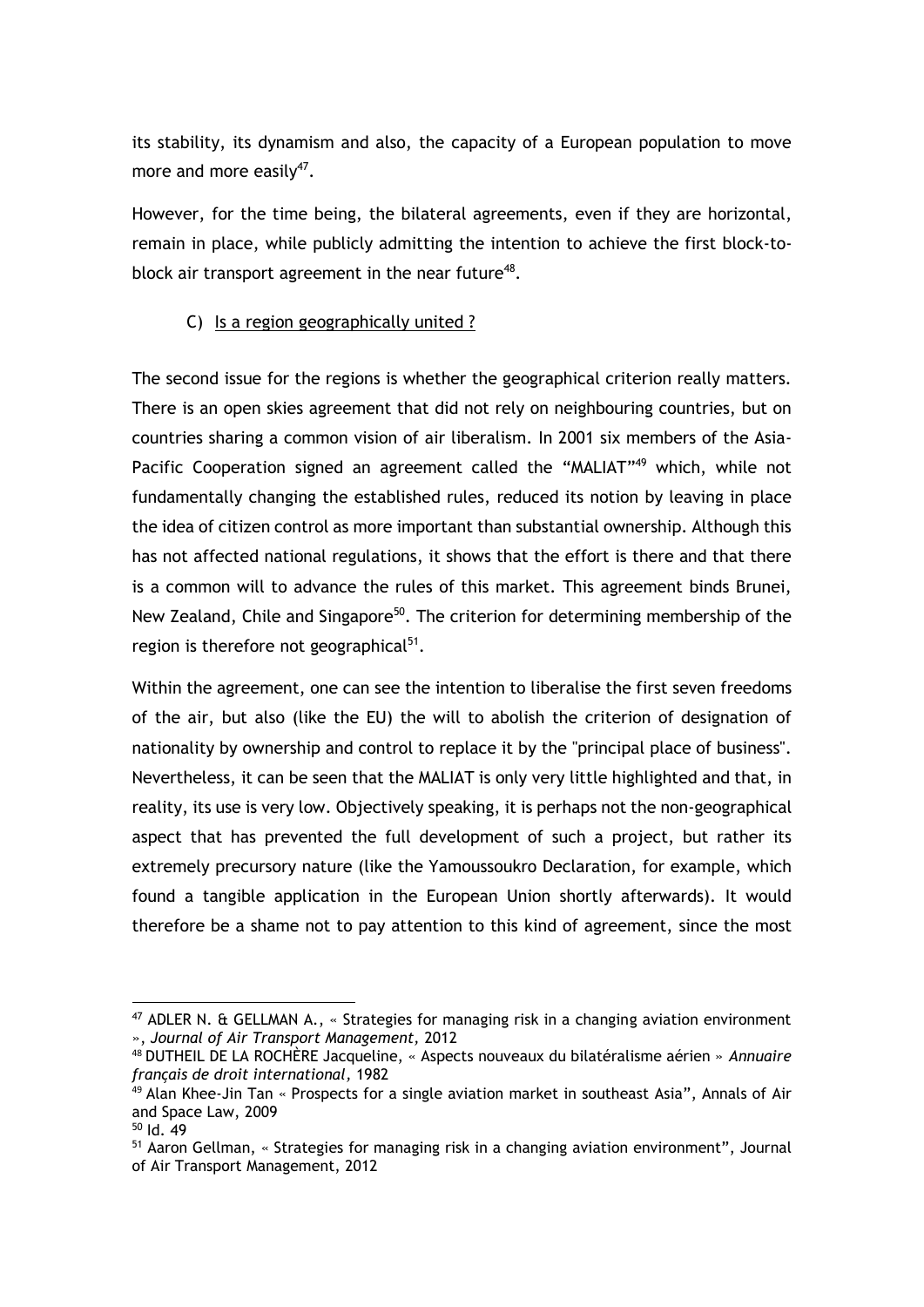complex thing is for countries to agree on a common policy, and therefore a common ideology, which is already the case here.

## D) Brexit : the exception to the rule ?

While regional integration movements are multiplying across the globe, one exception is making itself known: BREXIT. Already outside many of the pillars of European integration (notably the Schengen area), the United Kingdom has declared its divorce from the Union. Nevertheless, after the "Open Skies" jurisprudence of the European Court of Justice in 2002, the United Kingdom is also part of this unique airspace where the freedoms of the air as flight restrictions are no more than an ancient memory. It is therefore necessary to succeed in rebuilding passenger protection regulations, rethinking the construction of its notion of ownership and foreign control, etc $52$ .

A major challenge is to recreate a legal basis for commercial flights to and from the state. Since after integration, all multilateral agreements no longer need to be applied, but bilateral agreements with each of the other states need to be recreated.

Furthermore, apart from legal considerations, and as explained above, the liberalisation necessary to ease restrictions on foreign investment in airline capital is the cradle of an expanding aviation market. Proven by the development of the American market after its "deregulation", and the European Union with its Open Skies jurisprudence, the market (especially low cost) that liberalisation feeds risks being affected by a return to a regulated market. Complex market access conditions lead to a market less inclined to develop significant competition.

# **CONCLUSION**

In conclusion, it seems relevant in the light of the unprecedented crisis in the aviation industry to discuss what this crisis could bring to the debate on liberalisation of foreign ownership and control of companies.

Indeed, in the overall objective of saving airlines, regional mutual aid could be a first step to a world affected differently by the virus. Indeed, when we look at a map of the world today, we can see regions of countries applying the same travel policy (Oceania with Australia and New Zealand in connection with the Tasman Pact

<sup>52</sup> Walulik Jan, "Brexit and Aviation Law", published in 2018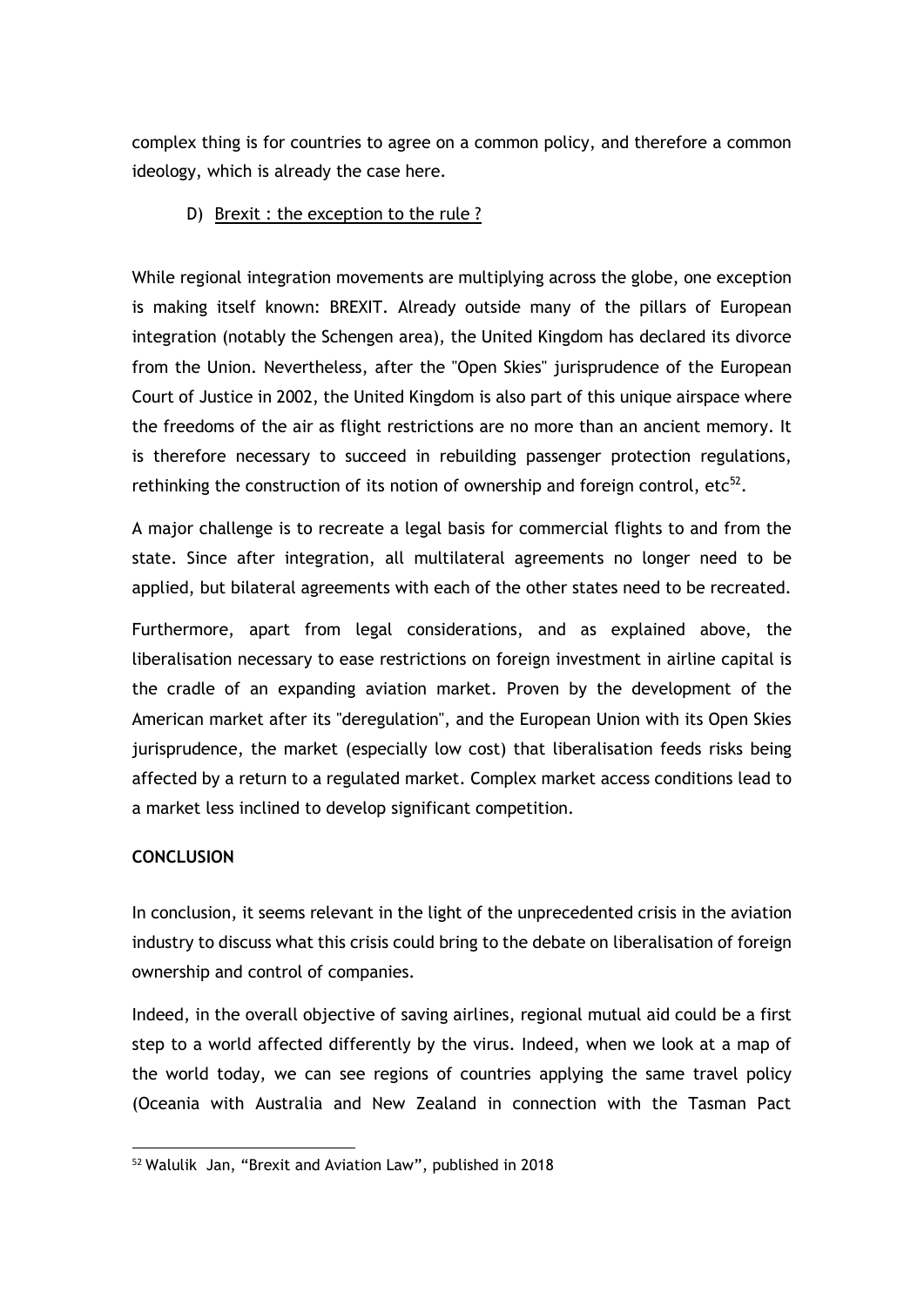liberalising air transport between the two countries; or the European Union with this reopening of flights in a community and joint manner).

Regional investment to continue to stimulate the market in a regional geographical area would be a solution to the financial holes in which airlines are currently finding themselves. Although the question of state aid is necessary, freedom of capital movements would be a fundamental pillar for the recovery of air transport through carriers capable of assuming the financial burden of the activity.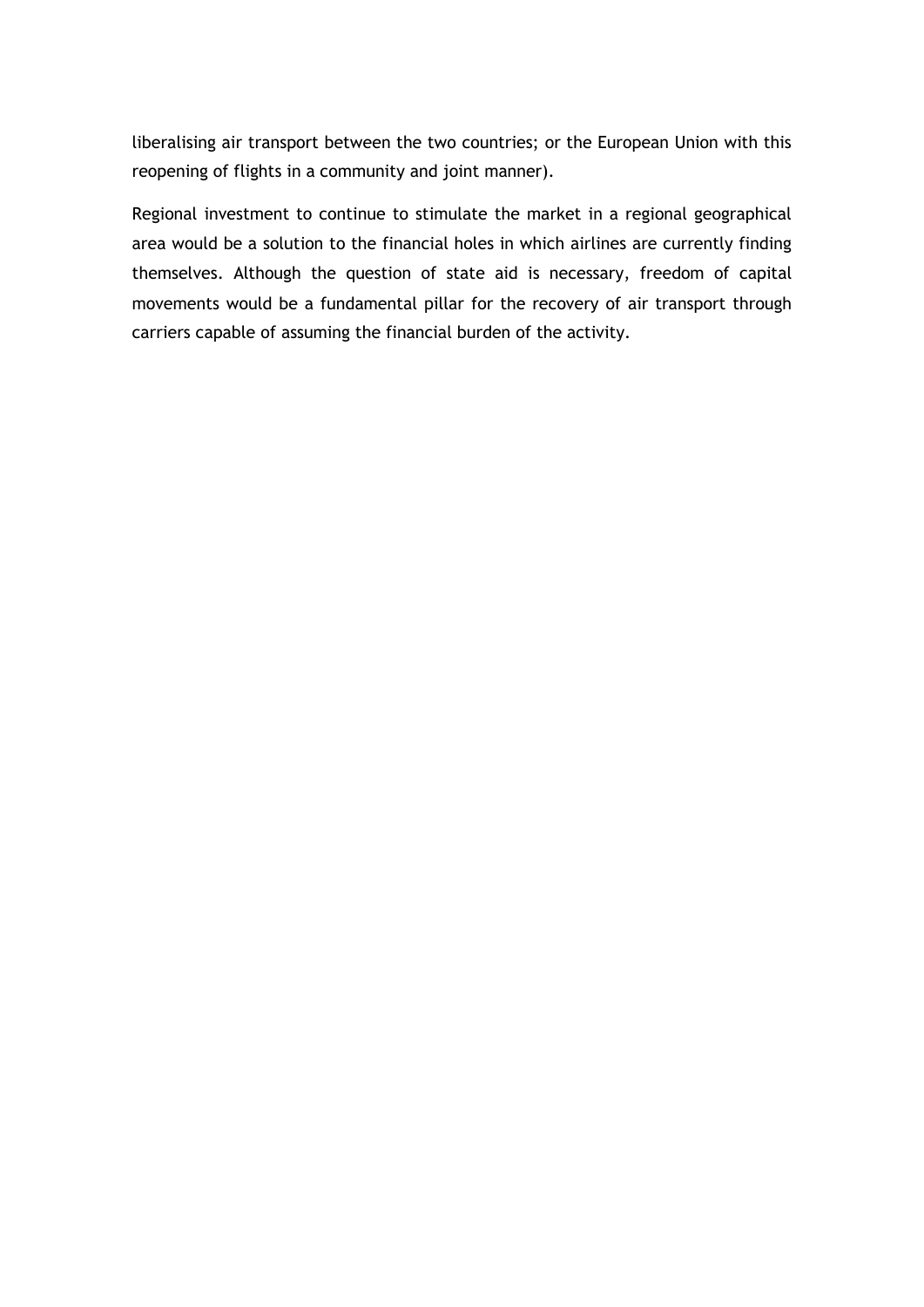## • **Legal text of International Air law**

### o **International Convention & Agreement**

- Accord relatif au transport aérien international, signé le 7 décembre 1944 à Chicago.

- ASEAN Multilateral Agreement on Air Services, signé le 07 octobre 2003 à Bali en Indonésie.

- Convention relative à l'aviation civile internationale, signé à Chicago le 7 décembre 1944, entrée en vigueur le 4 avril 1947.

- European Union and Singapour horizontal bilateral air services agreement, signé le 7 juin 2016.

- Framework Agreement on the ASEAN Investment Area, signé à Makati au Philippines le 07 octobre 1998.

- Multilateral Agreement on the Liberalization of International Air Transportation, 1 May 2001

- Traité de Rome instituant la Communauté Économique Européenne, signé le 25 mars 1957.

- United Kingdom of Great Britain and Northern Ireland and United States of America,

« Agreement concerning air services signed at Bermuda on 15th July 1946.

- United Kingdom of Great Britain and Northern Ireland and United States of America,

« Agreement concerning air services signed at Bermuda on 23th July 1977.

- Accord de Services Aériens entre Union européenne et État-Unis signé le 25 avril 2007.

#### o **Regulations and Law**

- Arrangement règlementaire recommandé par la Conférence AT Conf/4, OACI, 1994.

- Règlement (CE) n°1008/2008 du Parlement Européen et du Conseil du 24 septembre 2008.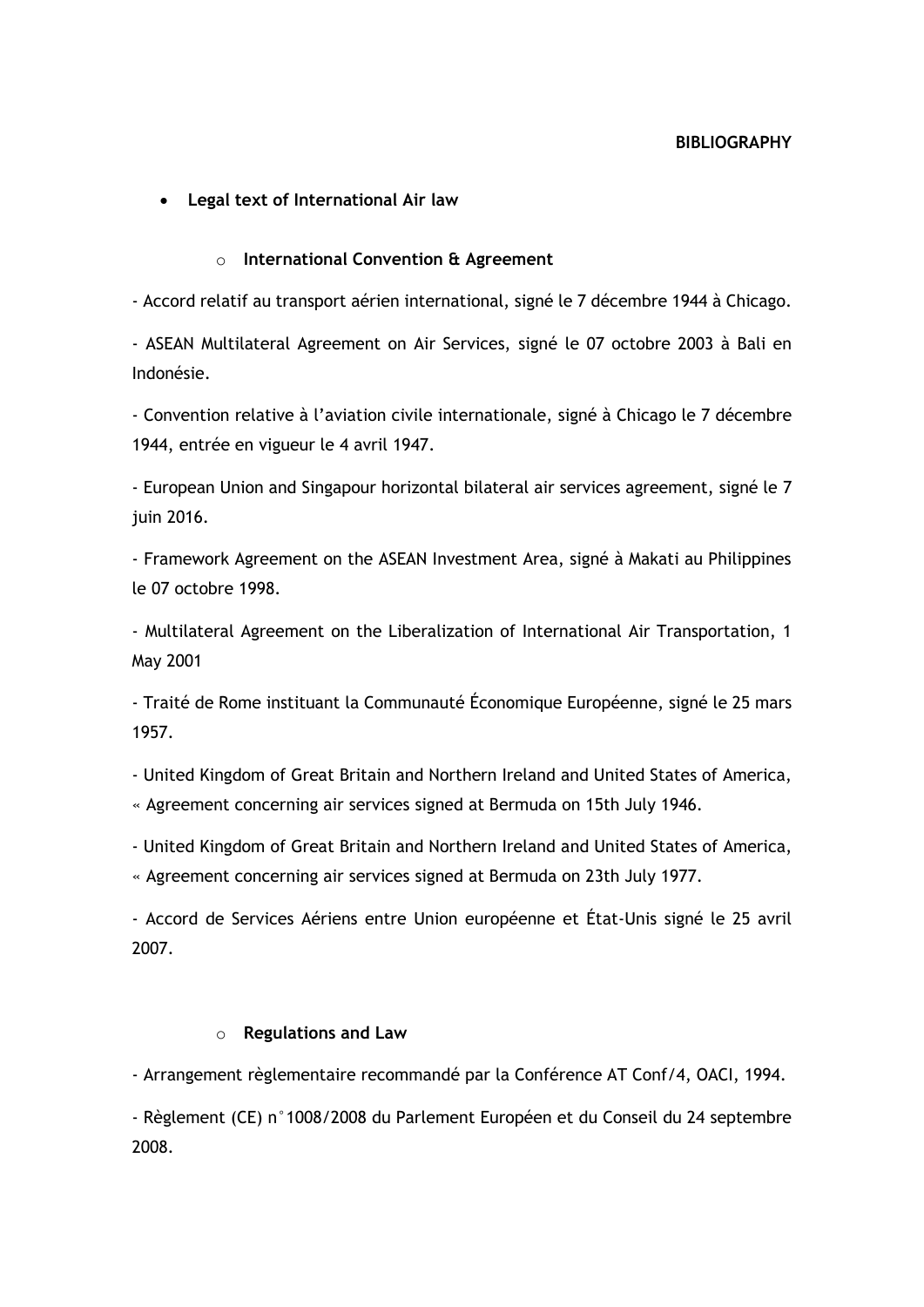- Règlement (CE) n°139/2004 du Conseil du 20 janvier 2004.

- Règlement (CE) n°868/2004 du Parlement et du Conseil du 21 avril 2004.

- Règlement (CE) n°261/2004 relatif à la protection des passagers.

- Règlement (UE) n°3975/87. - S. 2493 (95th), Airline Deregulation Act, Public Law 95- 04, 24 October 1978.

#### o **Legal Precedents**

- CJCE, 1971, AETR

- CJCE, 1974, Marins français

- CJCE, 1979, Hoffman Laroche

- CJCE, 1986, Nouvelles Frontières

- CJCE, 1988, Bond van Adverteerders e.a, 352/85

- CJCE Avis 2/92 « OCDE »

- CJE, Avis 1/94 « OMC »

- CJCE, 2002, Ciel Ouvert dans les affaires C-466/98, C-467/98, C-468/98, C-469/98, C-471/98,C-472/98, C-475/98 et C-476/98 respectivement contre l'Autriche, la Belgique, le Danemark, la Finlande, l'Allemagne, le Luxembourg, la Suède et le Royaume-Uni.

- CJCE, 17 décembre 2003, n° T-219/99, British Airways plc contre Commission des Communautés européennes.

- CJUE, 21 décembre 2011, Air Transport Association of America et autres, aff. C-366/10.

- CJUE, 14 septembre 2017, C-168/16 et C169/16

#### o **Others**

- Communication de la Commission, « Lignes directrices sur les aides d'États aux aéroports et aux compagnies aériennes, Journal Officiel de l'Union Européenne », 2014/C99/03.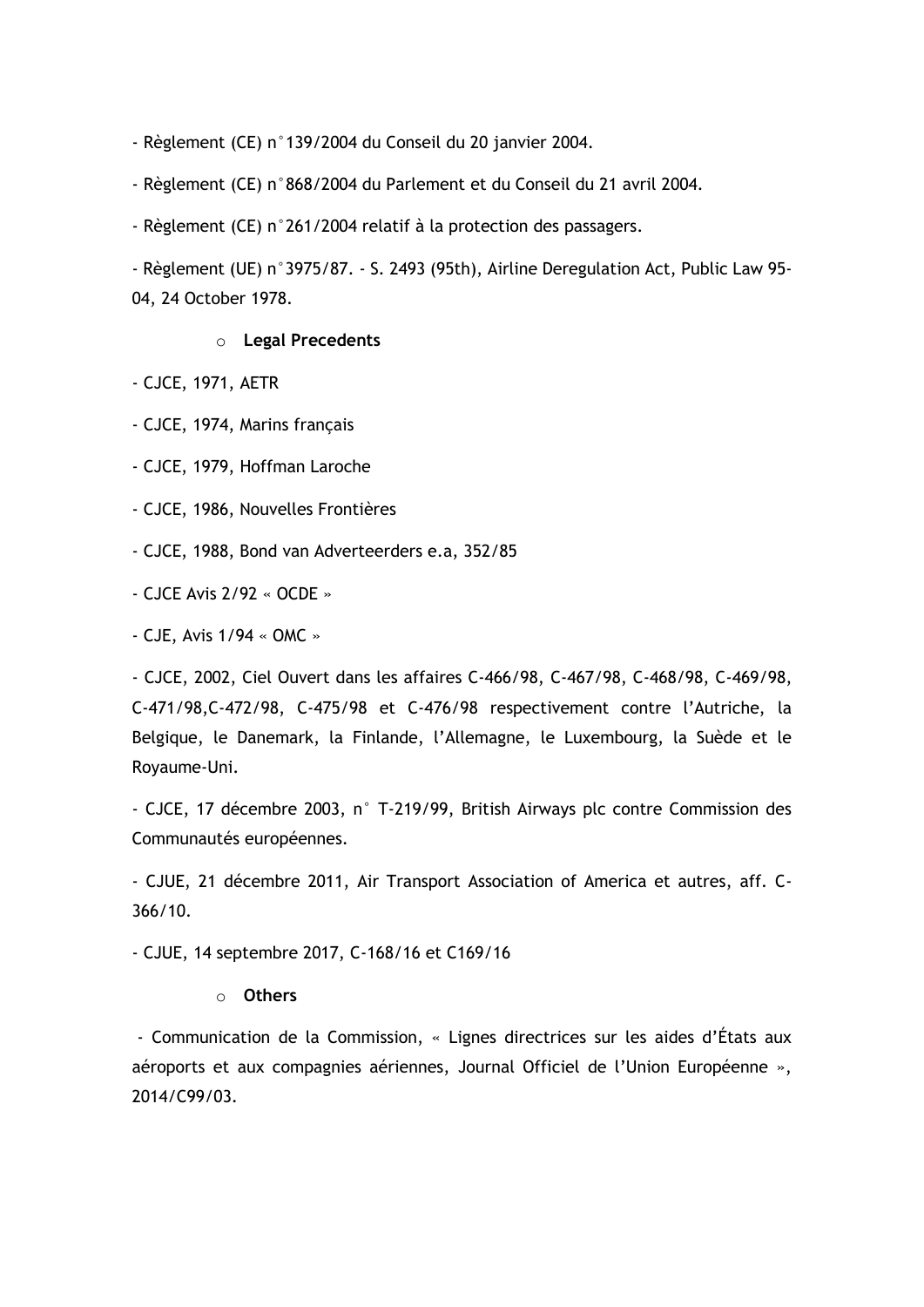- Communiqué de presse n°89/02, Cour de Justice des Communautés Européennes, 5 novembre 2002.

- Communiqué Conseil Européen du 7 juin 2016 relatif à la signature d'un accord horizontal de service aérien entre l'Union Européenne et Singapour

- Organisation de l'Aviation Civile Internationale, « Conférence Mondiale de Transport Aérien

- Sixième Réunion - Montréal 18 au 22 mars 2013 », Note de travail ICAO.

- Organisation mondiale du Commerce, « Le commerce international des services de transport aérien : évolution récente et questions de politique », in OMC, *Rapport sur le commerce mondial 2005*, pp. 235-290.

- Résolution de l'Assemblée Plénière OACI A36-15.

#### • **General Books on air transport**

- AFP & Reuters, « Au moins 77 morts dans un crash d'avion en Iran », Le Monde, publié le 09 janvier 2020.

- AFP, « Crash du Vol Ukrainian Airlines : l'Iran face aux critiques internationales t à la contestation intérieure », *Le Monde*, publié le 12 janvier 2020.

- BÉRUBÉ Gérard, « La faillite guette l'industrie aérienne », *Le Devoir*, publié le 8 mai 2020.

- BIPLAN Pierre, *Les compagnies aériennes entre la nation et la mondialisation*, 2004, HÉRODOTE n°114, p.56-70.

- CARRARD Michel. « L'arrivée des opérateurs privés dans le réseau des aéroports français : éléments pour une réflexion prospective », *Flux*, vol. 106, no. 4, 2016, pp. 58-78. 66

- CADDOUÉ Laurent ,COLLET Didier,RUIZ Claude, *La mondialisation*, 2006, Éditions Bréal, p. 88-90.

- CATTAN Nadine, *Le monde au prisme des réseaux aériens*, 2004, FLUX 2004/4 (n°58), p. 32-43.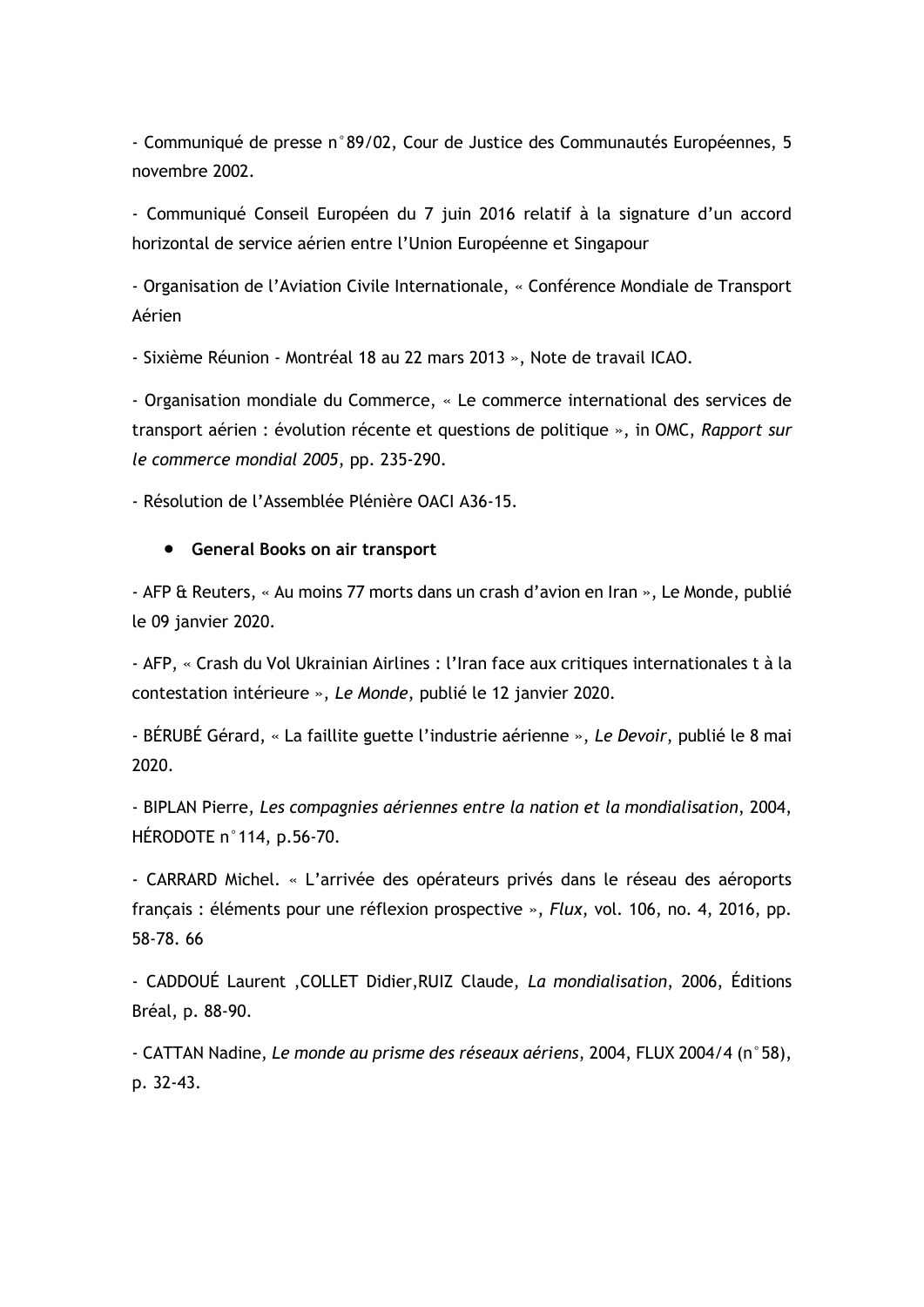- Commission des affaires économiques, de l'environnement et du territoire, *Sur l'avenir du transport aérien et la politique aéroportuaire*, Rapport d'information n°1016 enregistré le 9 juillet 2003, 1ère partie.

- CORREIA Vincent, « L'Union Européenne et le droit international de l'aviation civile », *Bruylant*, Thèse, publié en 2014.

- DE MONICAULT Vincent « Dubaï toujours premier aéroport «international» au monde, devant Londres-Heathrow », Déplacementpro, publié le 27 février 2020

- F.HAVEL Bryan, « The Principles and Practice of International Aviation Law », Cambridge University Press

- GRARD Loïc, « L'Union européenne et le droit international de l'aviation civile », *Annuaire français de droit international*, volume 49, 2003. pp. 492-515.

- LEBAS Alain « Études : Les routes les plus fréquentées du monde », *Air Journal*, publié le 14 septembre 2018.

- LELIEUR Isabelle « Les accords bilatéraux de services aériens : l'accès au marché du transport aérien international », *Journal Spécial des Sociétés*, publié le 29 novembre 2017, n°91.

- MENDES DE LEON Pablo, « Introduction to Air Law », *Kluwer Law International*, 10e édition, 2017.

- MERLIN P, « Le transport aérien », *La documentation française,* Paris, publié en 2010.

- OACI, « Croissance du trafic et rentabilité : points saillants du transport aérien en 2016 », *Rapport annuel du Conseil de l'OACI*, juillet 2017.

- STRALE Matthieu, *Géographie mondiale des alliances de compagnies aériennes* , 2006, *Belgeo*, publié le 31 octobre 2013. 67

- WOOL Cornélia, « Chapitre 5. Le transport aérien international », *Le Lobbying à rebours. L'influence du politique sur la stratégie des grandes entreprises*, sous la direction de Woll Cornelia. Presses de Sciences Po, 2011, pp. 155-193.

- ZHANG Benjamin, « Voici les vingts aéroports les plus fréquentés au monde en 2018 », *Business Insider Franc*e, publié le 30 juillet 2019.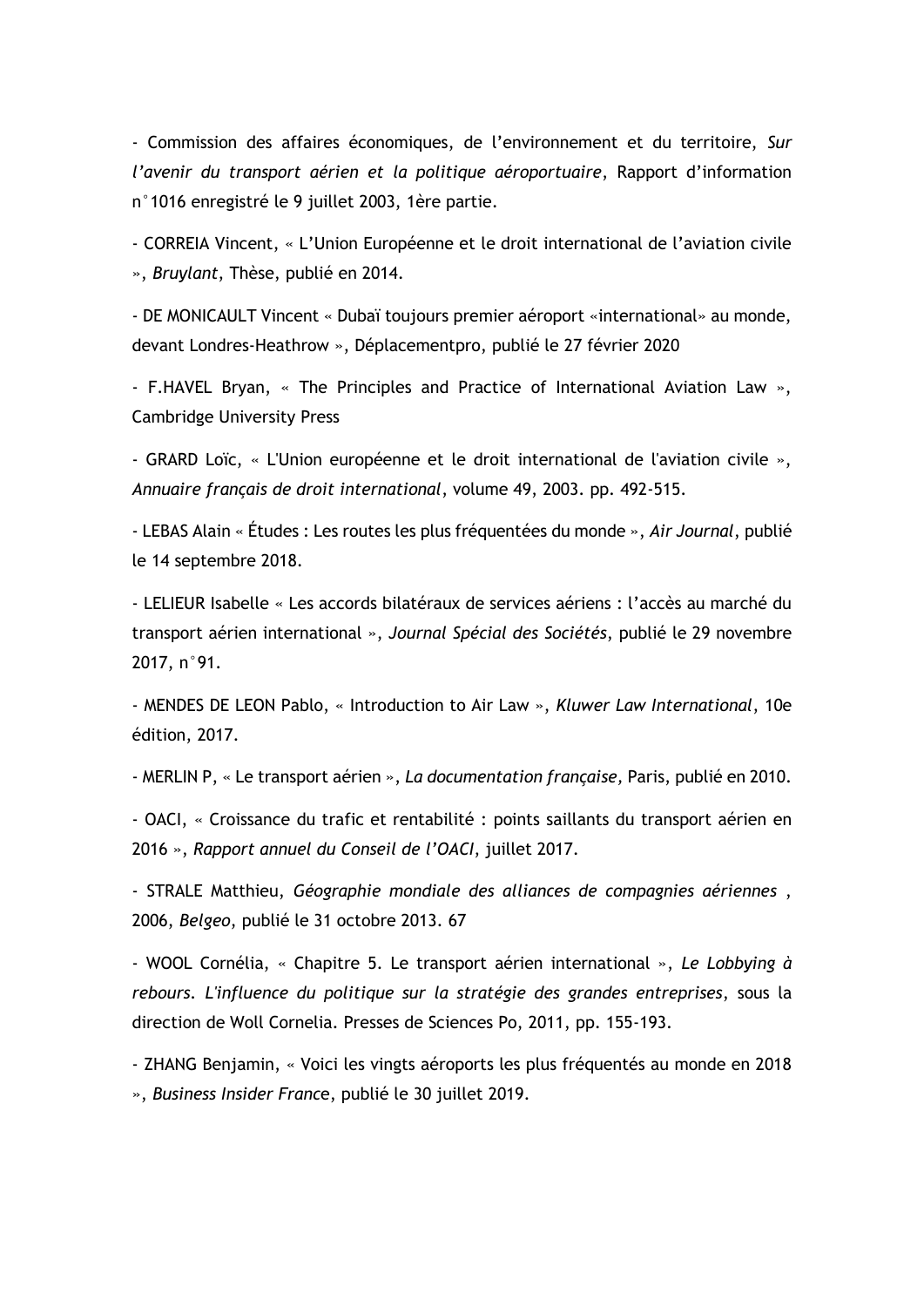#### • **Competition in air transport**

- American Airline, Delta Airline & United Airline, « Restoring open skies : the need to address subsidized competition from state-owned airlines in Qatar and the UAE », publié le 28 janvier 2015.

- AREFI Armin, « Sous embargo, le Qatar relève la tête », *Le Point International*, publié le 16 décembre 2018 - BEAUJOUR Jean-Claude, « Concurrence et transport aérien : quels enjeux ? », *Journal Spécial des Sociétés*, publié le 29 novembre 2017, n° 91.

- Organisation de l'Aviation Civile Internationale, « *Existing ICAO policy and guidance material on competition* », Montréal, Avril 2015.

- BEYS Julien « La décision de la Commission européenne du 12 février 2004 sur les aides d'État accordées à Ryanair », *Courrier hebdomadaire du CRISP*, vol. 1852, no. 27, 2004, pp. 1-37.

- DOUGLAS Ian, « Do the Gulf airlines distort the level playing field ? », *Journal of Air Transport Management*, Volume 74, Janvier 2019, page 72-79.

- GUÉNOLÉ Thomas, « Les pays du Golfe ont déclaré a guerre économique dans les airs à l'Europe », *Marianne*, publié le 27 novembre 2017. - HOMSOMBAT W. « Development status and prospects for aviation hubs

- A comparative study of the major airports in South-east Asia », *Singapore Economic Review*, publié en 2019 68

- LAROCQUE Sylvain, « Quand le gouvernement aide les compagnies aériennes à remplir leurs avions », *La Presse*, publié le 12 juin 2017, section AFFAIRES.

- MALAVOLTI Estelle & MARTY Frédéric, *Analyse économique des aides publiques versées par les aéroports régionaux aux compagnies low cost,* European Consumer Law Journal / Revue européenne de droit de la consommation  $(R.E.D.C.).$  Larcier, 2010, n° 2010/3-4, pp.529-558.

- RODERBURG Elizabeth. « Concurrence et réglementation dans des secteurs clés en Norvège », Chapitre 3 « L'aviation civile », *Revue sur le droit et la politique de la concurrence*, vol. vol. 7, no. 3, 2005, pp. 135-214.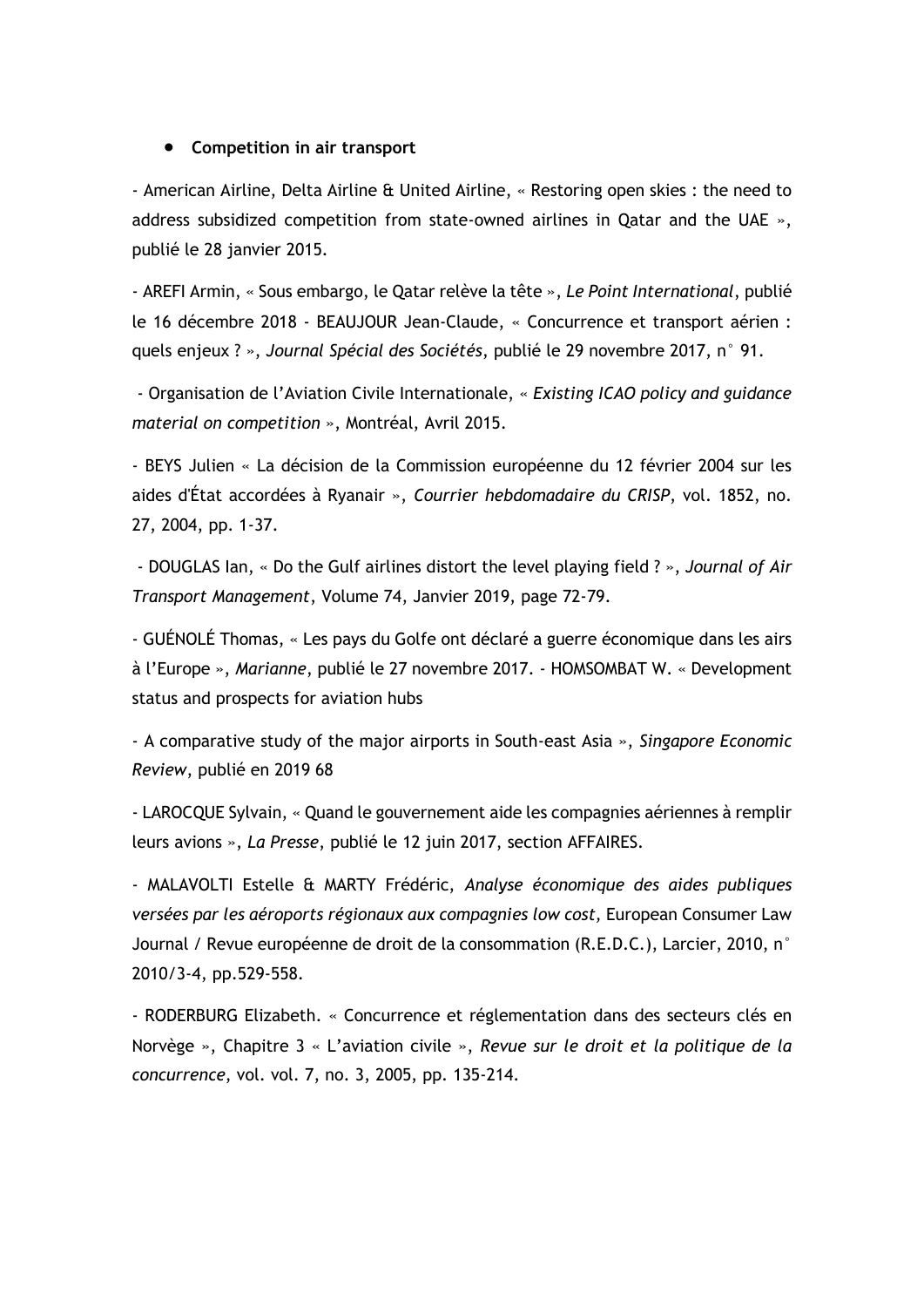- VALENTIN Olivier, « Le droit des aides d'État dans le secteur du transport aérien : état de la question à l'aune des nouvelles lignes directrices de la Commission européenne », Mémoire de Master en droit, Liège, Université de Liège, 2016, 41 pages.

- VARLET Jean « La déréglementation du transport aérien et ses conséquences sur les réseaux et sur les aéroports », *Annales de Géographie*, t. 106, n°593-594, 1997. pp. 205-217

## • **Airlines foreign ownership and control**

- ADLER N. & GELLMAN A., « Strategies for managing risk in a changing aviation environment », *Journal of Air Transport Management,* publié en 2012.

- DUTHEIL DE LA ROCHÈRE Jacqueline, « Aspects nouveaux du bilatéralisme aérien » *Annuaire français de droit international*, volume 28, 1982. pp. 914-933.

- DUCLOS François, « Ethiad dans Alitalia : pas une menace, une bouée de sauvetage », *Air Journal*, publié le 25 août 2015.

- 

- PEOPLES James, « The Economics of International Airline Transport », *Advances in Airline Economics Volume 4*, Emerald, 2014, p. 98 69

- REMBAUVILLE-NICOLE Patrice, « Les accords de ciel ouvert sont contraire au droit communautaire », Les Échos, publié le 15 novembre 2002.

- UILBERT Christelle, « RGPD : l'Estonie a déjà ses « chevaliers » protecteurs des données », Ouest France, publié le 25 mai 2018.

### • **Regionalism & Air Law**

- Fernández R., Portes J., « Returns to Regionalism. An Analysis of Non-Traditional Gains from Regional Trade Agreements », *World Bank Economic Review*, oublié en 2012 vol. 12, n° 2

o European Union

- BEYER Antoine, « Les frontières du « Ciel Unique Européen ». Enjeux techniques et territoriaux du contrôle aérien en Europe », *Flux*, vol. 71, no. 1, 2008, pp. 8-23.